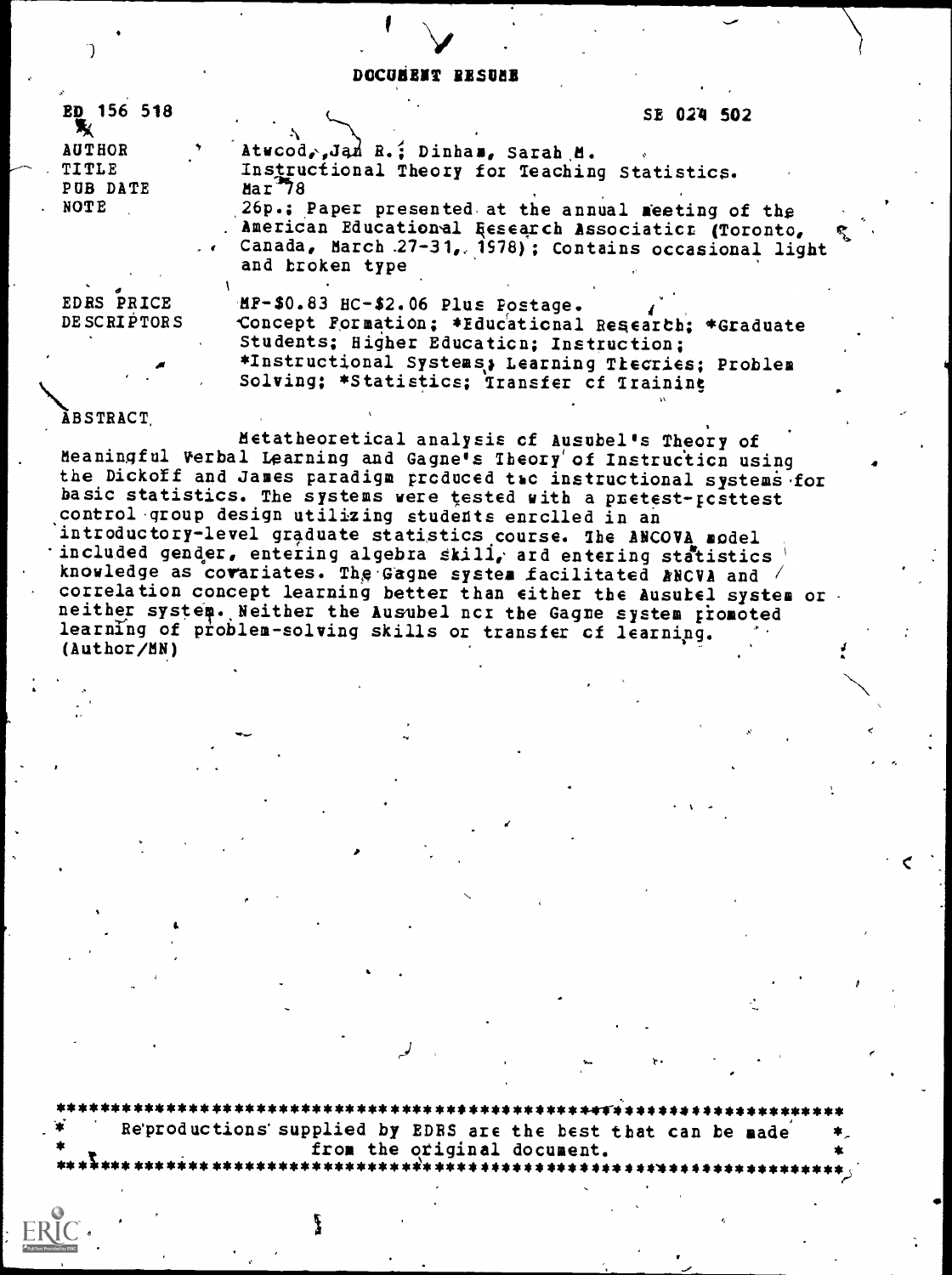# U S DEPARTMENT OF HEALTH<br>EDUCATION & WELFARE<br>NATIONAL INSTITUTE OF,<br>EDUCATION

THIS DOCUMENT HAS BEEN REPRO<br>DUCED EXACTLY AS RECEIVED FROM<br>THE PERSONOR ORGANIZATION ORIGIN<br>ATING IT POINTS OF VIEW OR OPINIONS<br>STATED DO NOT NECESSARILY REPRE-<br>SENTOFFICIAL NATIONAL VISTITUTE OF<br>EOUCATION POSITION OR POL

 $\infty$ 

 $\overline{\phantom{0}}$ 

 $E115651$ 

Ń

ER 024 502

PERMISSION TO REPRODUCE THIS<br>MATERIAL HAS BEEN GRANTED BY

۳

Jan  $\mathbf{R}$ . Atwood

TO THE EDUCATIONAL RESOURCES INFORMATION CENTER IERICI AND USERS OF THE ERIC SYSTEM

# INSTRUCTIONAL THEORY FOR TEACHING STATISTICS

AAR.

y

Jan<sup>'R</sup>. Atwood, R.N., Ph.D. Sarah M. Dinham, Ph.D.

The UniVgrsity of Arizona

Presented at the Annual Meetings of the American Educational Research Association March 27, 1978

Pr4nte& in the U.S.A.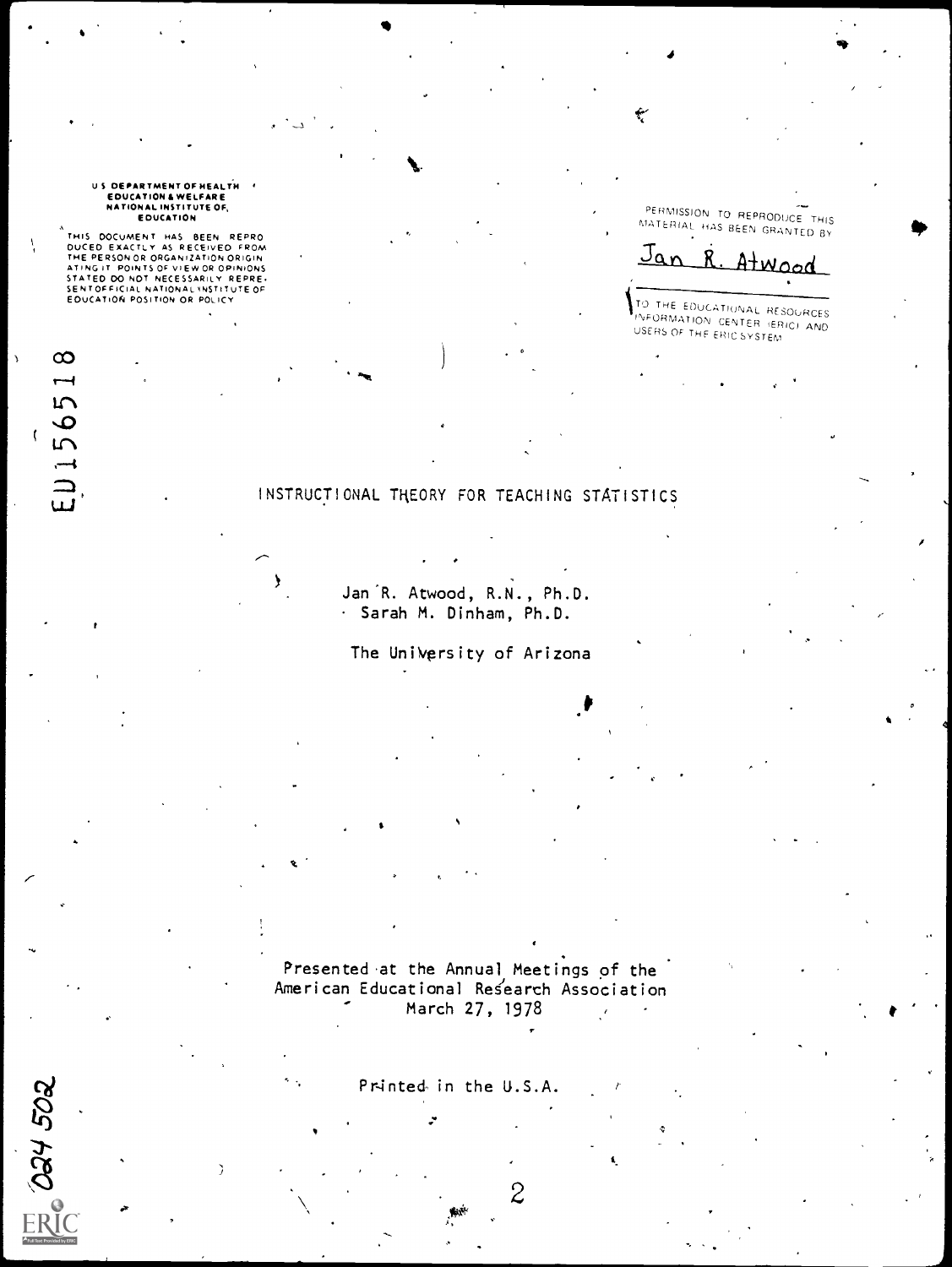# INSTRUCTIONAL THEORY FOR TEACHING STATISTICS

OF .

Jan R. Atwood, R.N., Ph.D.\* Sarah M. Dinham, Ph:D. The University of Arizona

A firm theory base for learning and instruction is essential for sound education, according to'both educators and psychologists (Snelbecker 1974, P. 133). As early as Aristotle's time, three laws of association' were recognized: contiguity, similarity, and contrast (Hilgard and Bower 1966, P. 50), However, theories of education are primarily de-  $\cdot$  scriptive rather than prescriptive and, therefore, not readily useful to the classroom teacher (Glaser 1976, 'P.6). Instructional models based on theories either have not been specified or have not been tested, and conditions under which the theories obtain have not been thoroughly researched.

The purpose of this study was to devise instructional models based on two specific theories and to test whether or not materials based on those models helped statistics students learn. The specific area of interest was the basic knowledge of research analysis and design; the specific problem chosen was the learning of basic statistical analysis by graduate students who are striving to become intelligent consumers onsumers1and doers of social science research.

#### Methatheoretical Assessment of. Theory

# The Approach of Dickoff and James

 $\overline{\phantom{a}}$ 

Many theories of teaching and learning are available to the typical clasroom teacher, but few, if any, theories are practically useful because they do not speak specifically to classroom conditions. The teacher is left to deduce an instructional model from a limited theory requiring a great deal of interpolation and extrapolation.

Metatheorists Dickoff and James addressed this quandry as they proposed a four-level theory framework for practical disciplines such as aducation .and nursing (Dickoff, James, and Wiedenbach 1968a, 1968b). The framework provides a means of analyzing theories to explicate the logic of the contents so that viewers of the theory'may know its 'capabi'lities and limits' as well as specific spots in need of development.  $_\gamma$  The four levels of theory in the Dickoff and James framework are:  $\phantom{1} \cdot$ 

-This paper was presented at the annual meetings of the American Educational Research Association] March -27, 1978. Inquiries concerning this research should be directed to the senior author, at the University of Arizona'<sub>s</sub><br>College of Nursing, Tucson, Arizona 85724. This research was supported in part by funds provided by USPHS Division of Nursing's Nurse Scientist Traineeship program.

e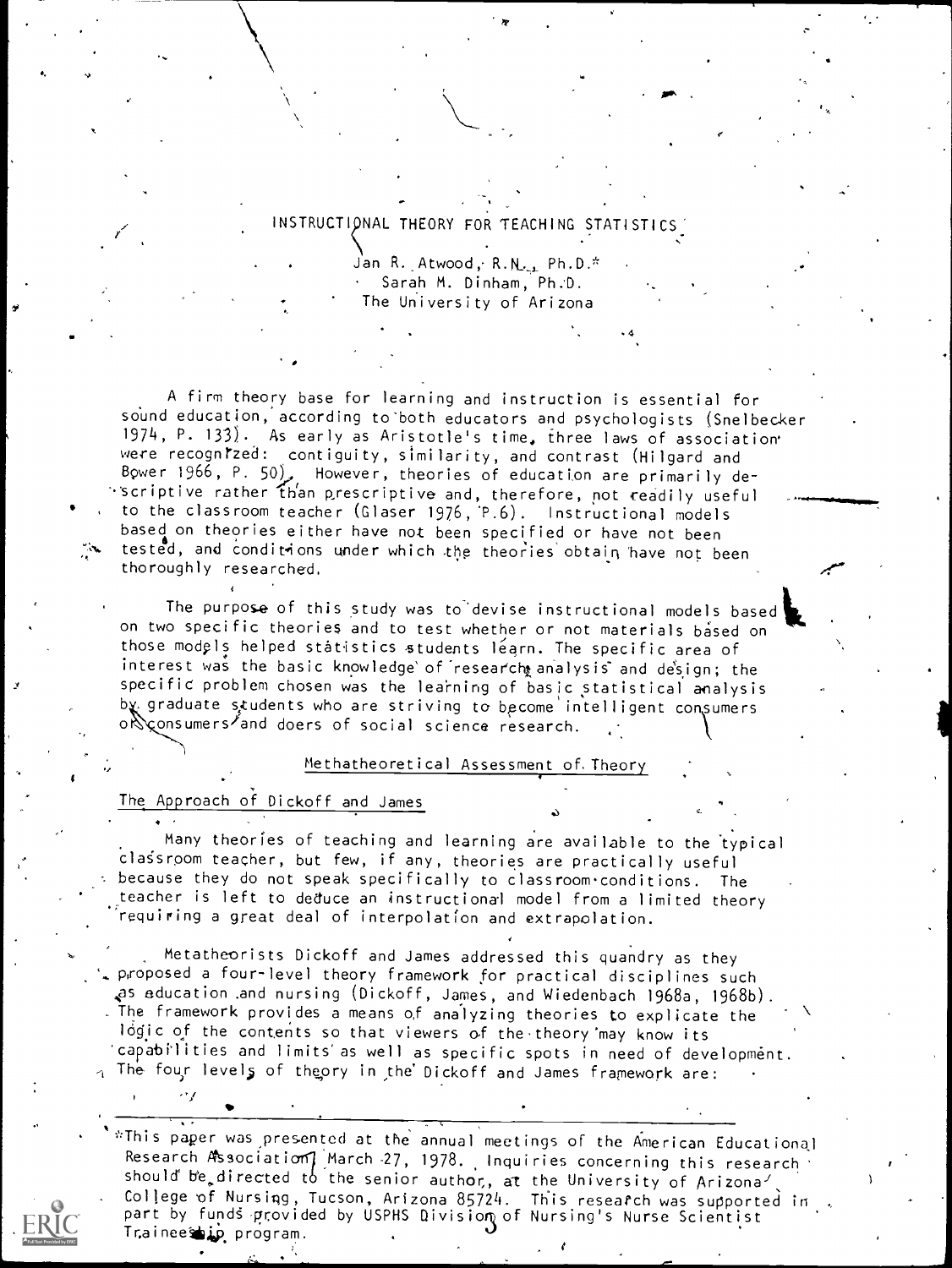- I. Naming or Factor-Isolating: well-,specified definitions of concepts.
- Descriptive or Factor-Relating: complete description of relationships among variables, including correlational assertions.

 $-2-$ 

Predictive or-Situation-Relating: predictions which may be  $111.$ causal conditions under which assertions obtain.

 $\sim$ 

IV. Prescriptive or Situation-Producing: causal Propositions, directions for producing a desired situation, e.g., learning.

Level IV is the epitome for a practice discipline (Dickoff et al. 1968a,  $p\dot{p}$ : 420-422). From another perspective, Glaser (1976, P. 23), an educational psychologist, more recently has called for production of prescriptive educational designs of immediate use to the classroom teacher.

# Application To Ausubel's and Gagne's Theories

Me

The two theories of interest in the present study were Ausubel's Theory of Meaningful Verbal Learning and Gagne's Theory of Instruction! Selected basic elements of both theories have been studied extensively! but the research has neither been definitive nor has it concerned the specific conditions under which each theory is useful. Clearly neither' Ausubel's Theory of Meaningful Verbal Learning nor Gagne's Theory of. Instruction is prescriptive (level IV) and ready for general use. '-Both' theories have weaknesses at each level in the Dickoff and James taxonomy.

For example, the definitions of key concepts in Ausubel<sup>1</sup>'s theory,. are not clear. On the whole, his own writings and research reports tend to have several crucial omissions, e.g., definition of initial terms  $\overline{\mathcal{L}}$ such as "transfer of training (Ausubel 1962b, p. 647)," or "affective. factors" influencing learning and retention (Fitzgerald and Ausubel 1963, pp. 73-74). At the descriptive and correlational levels, the elements of cognitive organizers are vague. Unanswered questions include: Are all concepts amenable to structuring? What is it about a cognitive organizer that helps the student? At the prediction level, which kinds of learning are facilitated by cognitive organization? How many of what kinds of organizers 'does the learner need?

Ausubel recommends that advance organizers be used to form a cognitive' framework skeleton on which to put the content or "meat" of meaningful school Jearning (as contrasted with rote memorization), However, the precise building blocks for meaningful learning are not specified (Ausubel 1962a, pp.213-224; 1968, pp. 107-109). Some research has shown, that "learning consisted of activating the assimilative set quite,early in I leamning and using it continuously throughout learning, raiher than adding, more and more different kinds of material to memory (Mayer 1975, p. 534)."

4

?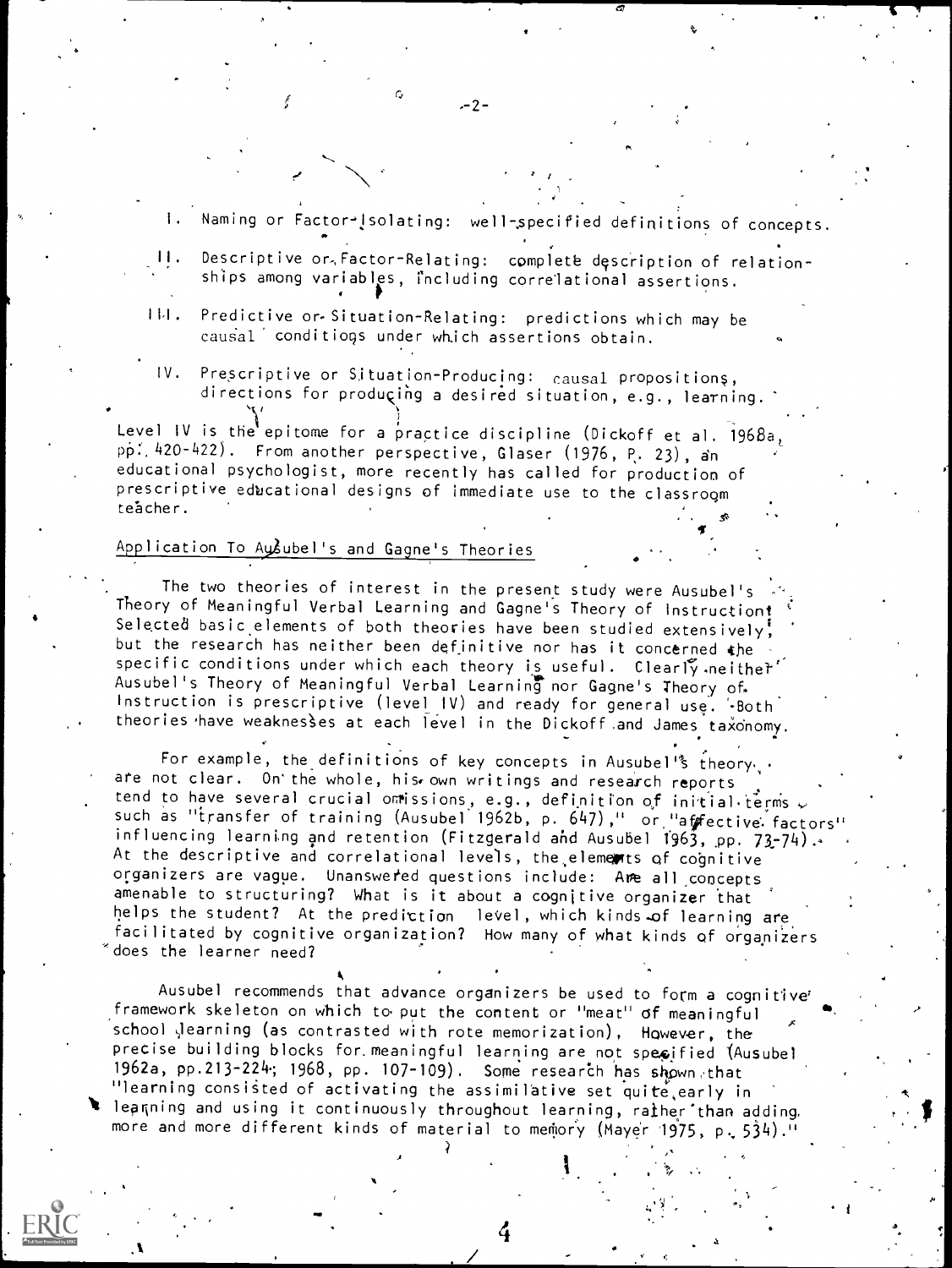The results suggest the need for advance organizers as well as content and perceptual organizers. Additional research has shown that the organizers promote assimilation of information in a broad framework (Mayer 1975, P. 540), which tends to promote far rather than near transfer of learning.

, . On the other hand, a study of 72, bright university students showed that transfer of learning of number base concepts was not affected by using Ausubel-type advance organizers (Glotelueschen and Sjogren 1968, p. 201). Biehler (1971, p. 303) reports'that college students can be confused rather than helped by advance organizers if they, are not developmentally able to handle formal operations. Clearly, research about cognitive organizers is conflicting.

At Level III in the Dickoff and James framework, the cognitive hierarchy in Ausubel's theory is not firmly established, and although evidence is severly limited, a ,few basic pieces of research were done to discover the specific conditions under which the theory operates. For example, when Ausubel, Robbins, and Blake (1957, p. 343) tested subsumption-dissociability assertions about retention and forgetting, they found that "proactive rather than retroactive inhibition is, the determining factor in forgetting," and that identical repetition of material is just as useful as interpolated material for facilitating retention. The subsumption concept 'in Ausubel's theory has two important 'ramifications: initial learning can function to facilitate or inhibit subsequent learning, depending on the conditions of recency and type of previous learning (Ausubel et al. 1957, p. 343). It is important to note that the methodology in written accounts of the research is hardly replicable.

Glaser and his associates at the University of Pittsburg have adapted the Gagne m4de1 to the Individual Prescribed Instruction System (IP1). They claim that reinforcement in the form of immediate feedback is the key motivator for a student and that a Gagne-type of system enhances retention and transfer (Glaser and Cooley 1973, p. 842). The mechanisms of motivation, retention and transfer have not been thoroughly tested. Near transfer of learning has been tested at primarily the lower levels of learning rather than the leyels necessary for college material. In addition, the learning material has been job-specific or narrow laboratory tasks rather than university subjects (Snelbecker 1974, pp. 458, 475). Suppes (in Gagne and Gephart 1968,,p. 45)- claims that Gagne-type stimulusresponse instruction simply does not facilitate transfer. Evidently, the conditions under which the theory obtains have not been explicated. Larger<br>questions of interest to the educator are left unanswered. For instance, does the same cognitive hierarchy apply to all kinds of subject matter? Nevertheless, the framework of the theory does exist.

Like Ausubel's, Gagne's Theory of Instruction has weaknesses at each level of theory. At the definitional level, Gagne has proposed that there

5

 $\ddot{\phantom{a}}$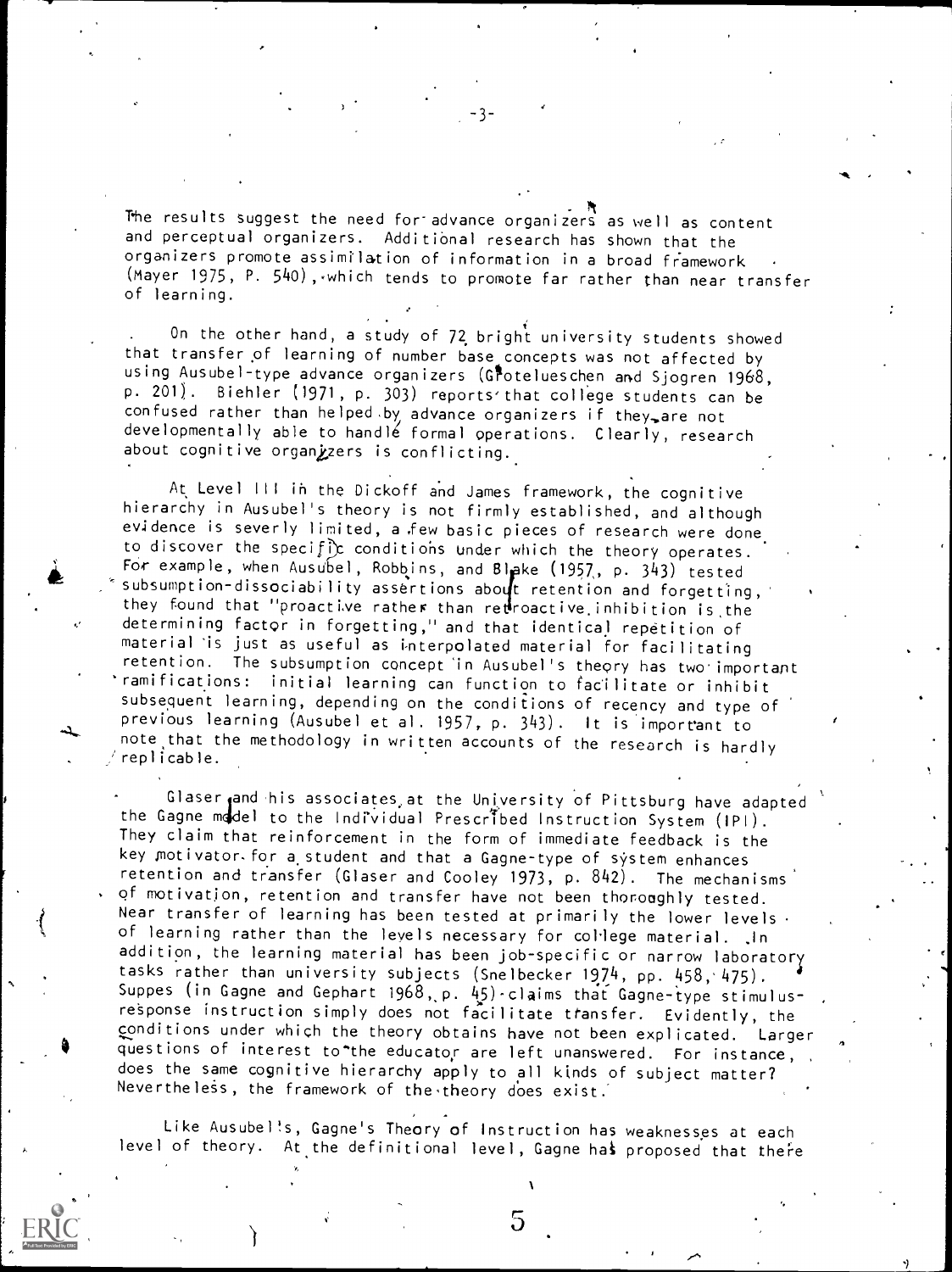are eight learning types. Unanswered questions include: Do all kinds of learning fit into one and only one of the eight types? Are there more types? Fewer? The.hierarchy formed by the eight learning types is central to the theory and has been used in a variety of educational settings (Gagne 1970, p. 254), but it is yet unvalidated. Attempts at validiation have been frustrated by insufficient definitional theory. Once validation of the theory occurs at each level, meaningful correlational studies can be done. Currently, some of the assertions in Gagne's theory are correlational, and some are predictive. In addition, the instructional system devised by Briggs provides a useful prescriptive base.

-4-

(

In summary, practical,appiication of both Ausubel's Theory of Meaningful Verbal Learning and Gagne's Theory of Instruction is limited primarily by weak definitional bases at the first level of theory and at the predictive level by unvaljdated learning hierarchies and by poorly specified conditions. Ausubel's theory has a very weak prescriptive component (Lawton, 1977, pp. 25-27). However, use of the Gagne theory is facilitated by a relatively explicit instructional system developed by Briggs (Gagne and Briggs, 1974). In addition, each theory contains some assertions at each of the Dickoff and James four theoretical levelse and, therefore, each has merit.

# Focus' of The Study

#### intercept Point

This study concerned the point at which the theories come together to describe or predict learning. ,Both theories describe the way adult Jearners learn and therefore, both suggest ways in which teaching can facilitate learning. However, each theory explains adult learning from a-different perspective. Ausubel's theory is, perhaps the most fully developed cognitivist position; although the theory is not well specified, it is attractive because it has been designed and tested for college learners. And Gagne's paradigm is dlearly and the most extensively developed Behavioral school theory of instruction for dealing with college-' level complex material.

# Similarities and Differences in the Two Approaches

Jtc:.

The two theories were chosen both for their similarity and\for their \_differences. the two' share several characteristics. For example, both are specifically designed to be useful in classroom learning and have been tested primarily with college students and other adult learners (Ausubel  $\prime$ and Blake 1958; Snelbecker 1974,  $p$ , 476). Both are currently debated in education circles. Both identify entering knowledge as the most powerful influence on subsequent learning, both include higher-order concept learning', and both order learnings hierarchically.

There are several key differences between the two theories. They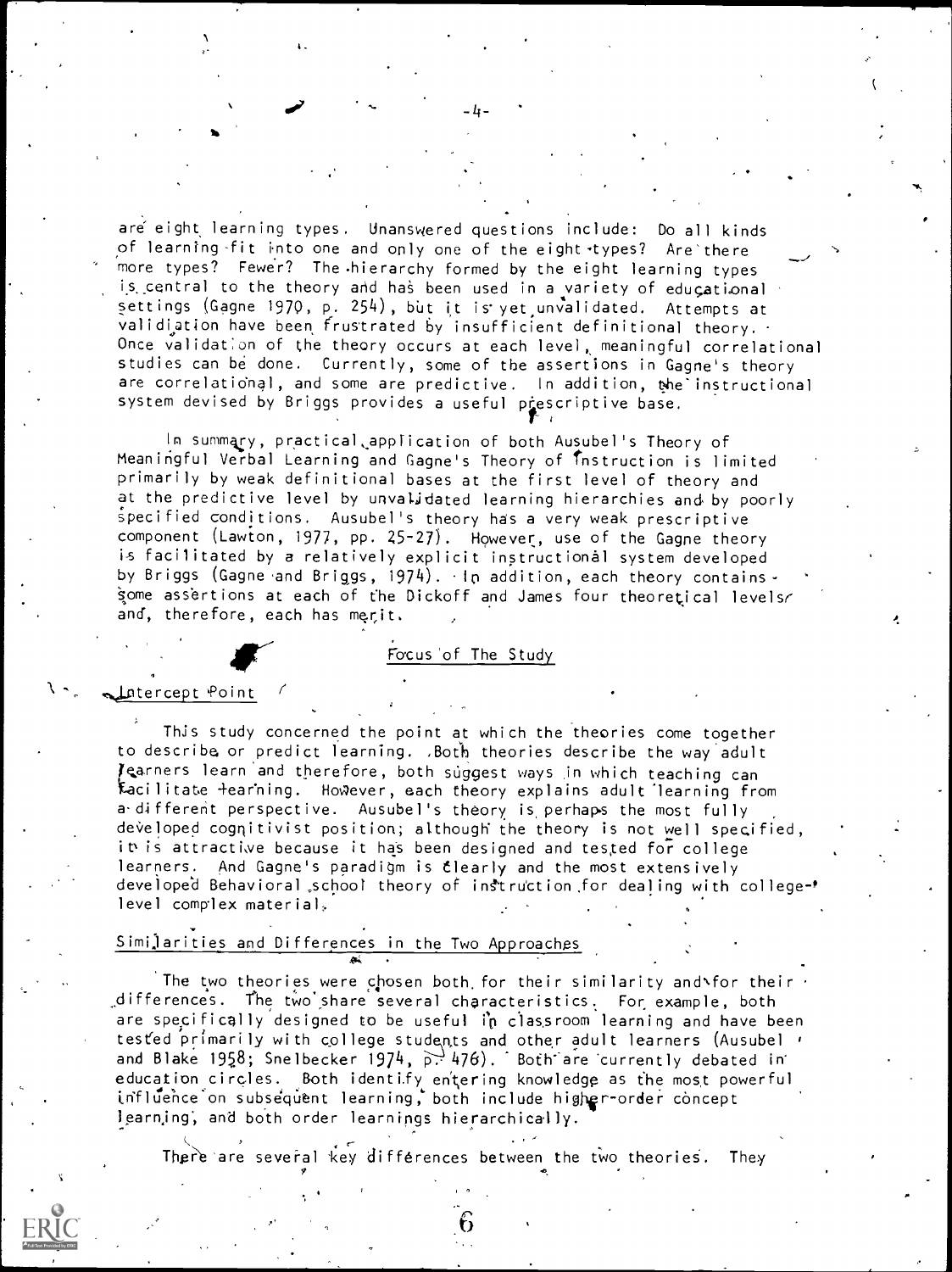apply the. learning hierarchy principle differently, each predicting different resultant learnings. The Ausubel paradigm specifies deductive progression, facilitated by cognitive organizers, through the hierarchy from abstract to specific concepts, while the Gagne paradigm specifies inductive progression from the highly specific  $\zeta$  simplest learning to ' the most complex.

- <sub>77</sub>.

4

#### Research Hypotheses

 $\lambda$  and  $\lambda$ In the present study, analysis of the propositions offered by each theorist (Gagne, 1977; Ausubel, 1968) led to the following hypotheses:

> 1. The Ausubel and Gagne paradigms both facilitate learning. better than an instructional approach'not purposely geared toward either one. Therefore, The Level of Statistics Leapninq Is Higher for Students Using an Ausubel or Gagne System Than for Students Using Neither System.

 $(\mu_{\rm G} = \mu_{\rm A} \gamma \mu_{\rm N})$ 

(2. Both systems are designed to facilitate near and far transfer of learning, but research provides conflicting testimony as to the validity of each design. Therefore, The Level of Near and Far Transfer of Learning is Not Different for Students Using Either A Gagne or An Ausubel System, and is Greater Than the Level for Students Using Neither System:

 $G_{\text{NT}}$  ,  $G_{\text{NT}}$  ,  $N_{\text{NT}}$  ,  $\sim$ 

 $\mu_{A_{\text{FT}}}$   $\mu_{G_{\text{FT}}}$ ,  $\mu_{N_{\text{FT}}}$ 

3a. Both the Ausubel and Gagne systems are designed to facilitate concept learning and,are more effective than neither system. Therefore, Level of Statistics Concept Learning by Students Using an Ausubel System is, Not Different'From The Level of Those Using a Gagne System; Both Levels Are Higher Than That of Students Using Another System.

 $\sum_{k}$  = $\mu_{\rm G}$  > $\mu_{\rm N_c}$ 

31). The Gagne system is specifically designed to facilitate learning up through the problem-solving level. Both the Gagne and Ausubel'systems promote learning better than use of neither system. Therefore, The Level of Problem-Solving Ability of Studnets Using a Gagne System is Higher Than the Ability of Those Using an Ausubel System,

 $\mathcal{L}$ 

 $\mathbf{r}$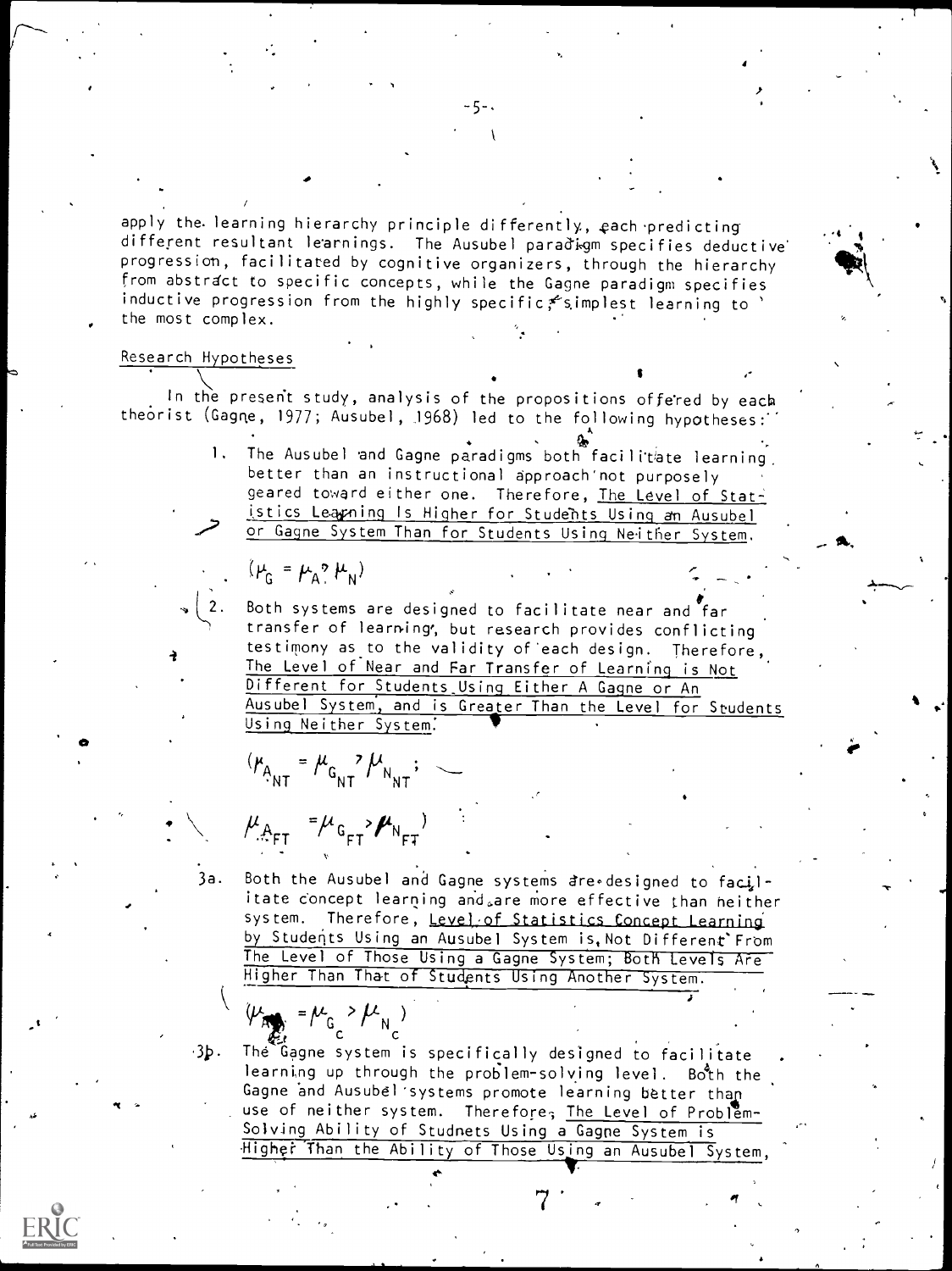Which is Higher Than the Ability of Those Using Neither System.

#### Research Design and Procedures

 $(\mu_{G_{PS}}^{\bullet}$ ,  $\mu_{A_{PS}}^{\bullet}$ ,  $\mu_{N_{PS}}^{\bullet}$ 

A pretest-post-test control grobp design was used to assess differences in student learning attributable to either the Ausubel or the Gagne instructional system. The pretest-post-test control group design was selected-for its strength intcontrolling the main threats to internal validity even though generalization of results to an unpretested population is risky (Campbell and Stanley, 1963, p.  $13 - 18$ .

The test of the two instructional systems involved multiple independent and dependent variables. The model proposed that a student's gender, prerequisite skills, and pre-instructional knowledge, together with the instruction the student. recaives, predict the knowledge with which the student leaves the learning experience. The model included three. covariates: gender (self reported),,prerequisite skills (Iowa algebra aptitude test), and pretest knowledge (pretests in ANOVA and correlation). The treatment was either use or nonuse of supplementary materials according to either Gagnels or Ausubel's theory, The dependent variable was post-test knowledge reflected by scores on ANOVA and correlation post-tests.

#### **Treatments**

The treatment variable was the instructional system based on either the Ausubel or the Gagne theory,. The rationale for selection of the two theory bases has been discussed. Addition of supplementary' instructional materials', used by the students independently, seemed to be the most practical way of assessing in What ways the theory-based instructional systems facilitated learnings for university students who do much of their work outside the classroom. In this study, all students received the statistics instruction typically given by the instructor, In addition, the students in experimental groups' received supplemental instruction, group 1, of the Ausubel type, and group 2, of the Gagne type. The control group (group 3) received no supplemental instruction.

#### Treatment Materials

'The supplementary materials were designed to illustrate each instructional system as it would.be Used for the'two main statistics topics: analysis of variance (ANOVA) and correlation (Dinham 1976, Helmstadter 1972, Roscoe 1975). These two topics were selected because they are relatiyely complek, they are very important aspects of basic

e

 $\sim$  -/  $\sim$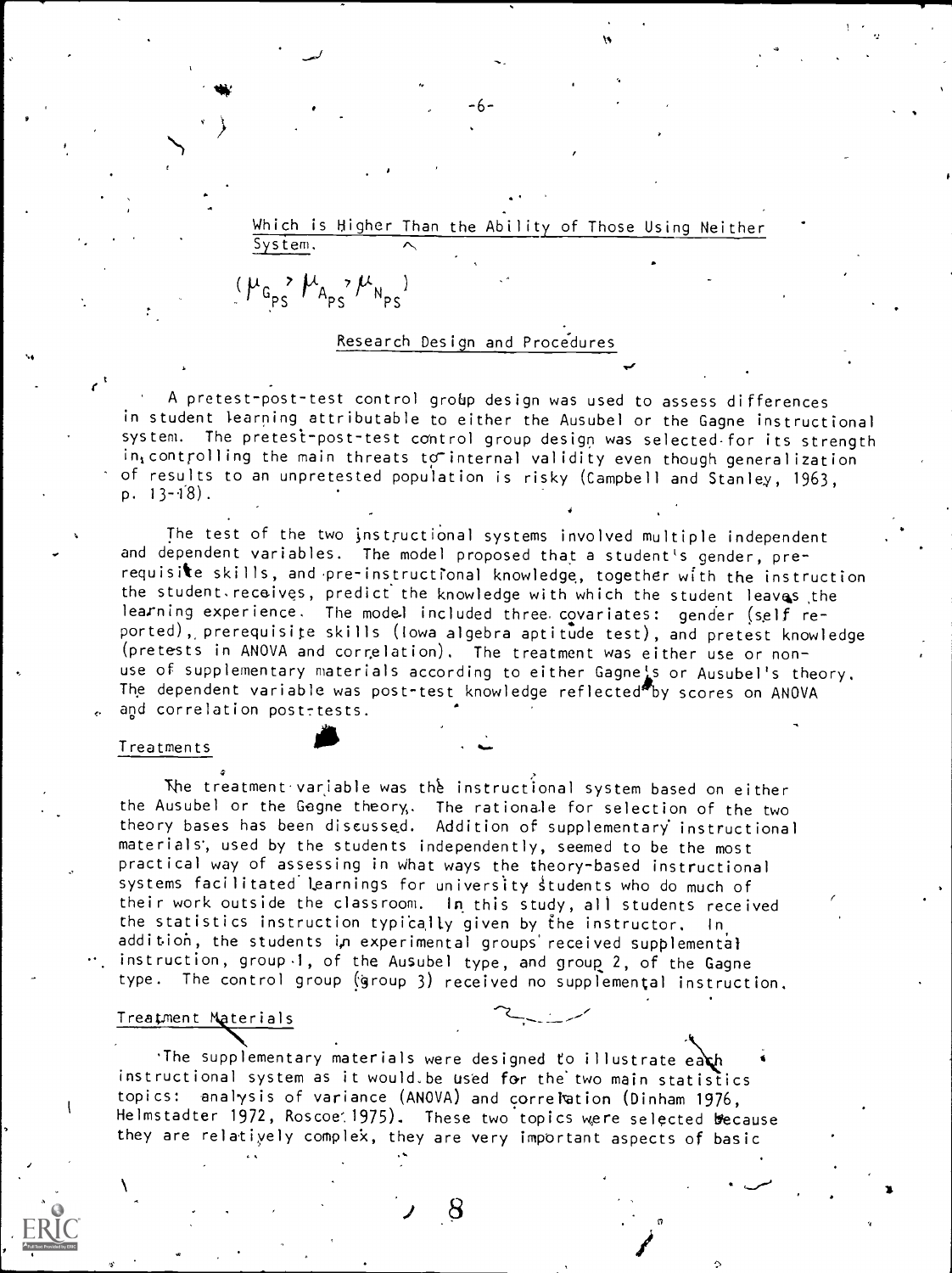data analysis, and they are difficult for the average student to learn. The complexity of the topics'in a learning hierarchy for the Ausubel' and Gagne models is illustrated by the taxonomies for ANOVA andcorrelation (Illustrations <sup>1</sup> and 2). The two instructional topics are important also in that one or the other of the two is basic to nearly all education research analyses. Students typically have difficulty with ANOVA and correlation for, several reasons: (1) The language of. the content of the analysis types is new to most of them (2) The decisions about using one type of analysis or the other require familiarity with many aspects of the data at hand, and (3) most students in beginning statistics are not accustomed to thinking in that way.

-7-

Examples of Ausubel (group 1) and Gagne (group 2) treatment materials for both ANOVA and correlation are shown in Illustration 3. The supple-<br>mentary instructional materials were carefully constructed to faclude specific organizers, feedback mechanisms, check quizzes, and other aides suggested by each learning system. The treatment materials were  $\frac{1}{2}$  alidated for theoretical integrity at several points throughout their deveropment. The features.of the Ausubel and Gagne instructional systems prominent in the treatment materials were derived from writings by Ausubel (1968) and Gagne (1971a, 1971d). Task analysis of the ANOVA and correlation content based on Gagne's theory were used for both treatments because Ausubel's theory does not specify a taxonomy (Gagne 1971b).

# Independent Variables

The independent variables were the treatment variable just described plus three covariates. Students were assigned to treatments by block randomization. The three covariates were gender, level of prerequisite skills, and pre-instructional knowledge of ANOVA and correlation. Gender was used because several studies have demonstrated differençes' in mathematics-related learning between males and females.

 $\prime$  (  $\prime$ 

The second and third covariates were the aspects of entering behavior deemed by both theorists to be the most important predictors of subsequent learning: prerequisite skills (algebra aptitude test) and pre-instructional knowledge (pretest). The algebra aptitude test was chosen to measure the mathematical logic and calculation ability needed for learning statistics. The Iowa Algebra Aptitude Test has four subsections: series, lessons, open phrases, and dependence and variation. The test is most commonly used to measure students' existing cognitive structure in order to predict success in mathematics courses requiring some algebra proficiency (e.g. statistics). Spearman-Brown split-half reliability for the total test is 94. The Kuder-Richardson coefficient of internal consistency for the total test is .93 (Greene and Sabers 1967, p. 5). Predictive validity for high school modern math and for algebra was .78 and .74, respectively, and .69 and .64 using teacher. grades as the criterion (Greene and Sabers 1967, p.3).



o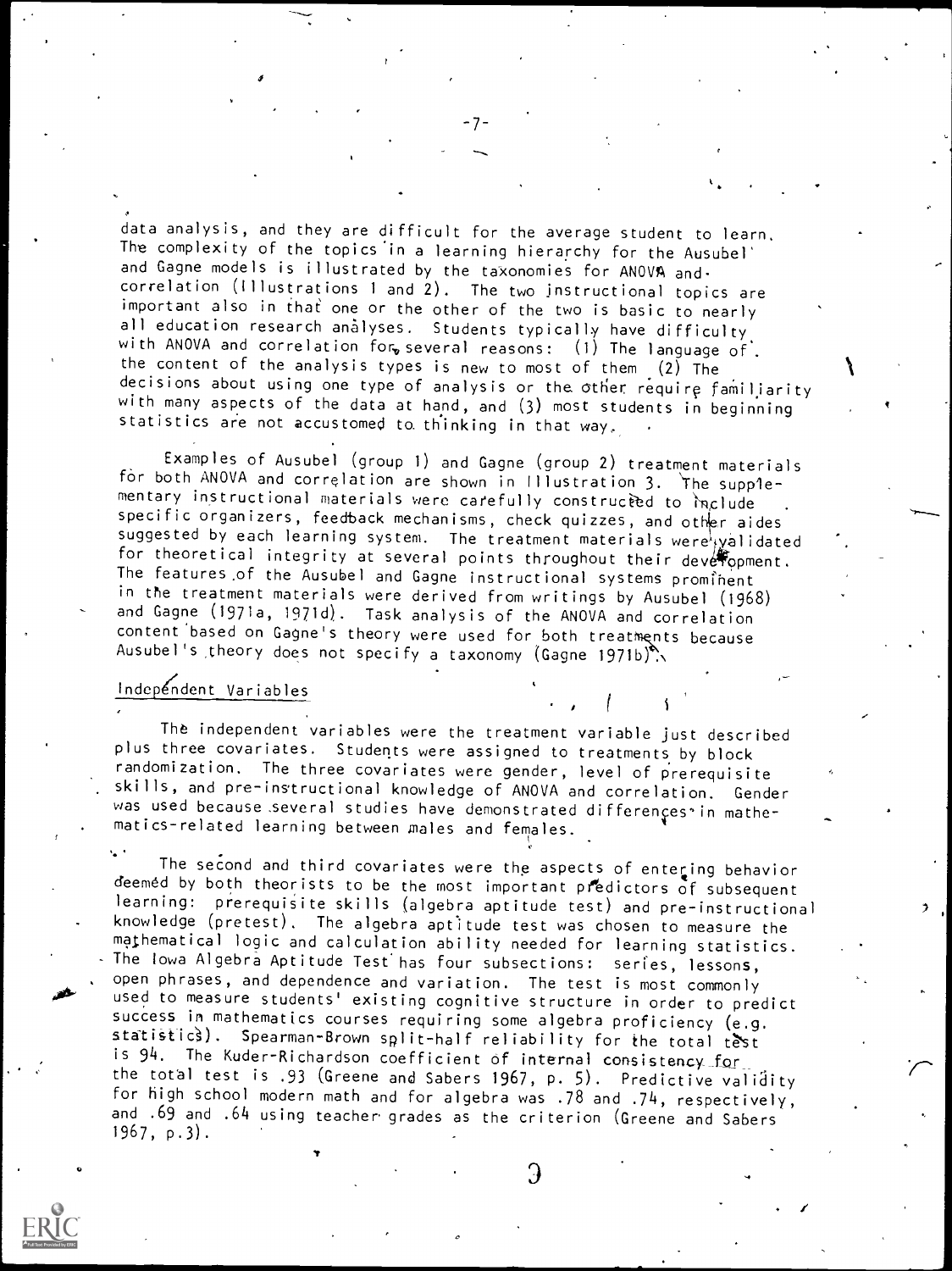The third covariate, the statistics pretest; like the post-test, measured students' ANOVA and correlation knowledge (as described below).

#### Dependent Variables

 $\cdots$ 

The dependent variable was terminal skill with statistics, i.e. correlation and ANOVA, measured in a total scole and several subscores. The two statistics topics were tested separately. Each test included items written to tap near-transfer and far-transfer processes and to assess concept knowledge.and problem solving ability. The eight item types were 'combined in various statistically independent groupings appropriate to each hypothesis. For hypotheses 1 (concerning the main. effect of the instructional systems on learning),  $\widehat{A}N$  post-test items were used. For hypothesis 2 (near-transfer and far-transfer), neartransfer items composed one subscore and far-transfer items- the other subscore. For hypothesis 3 (concept learning and problem solving), accept items were used to form one subscore and problem-solving items the other.

In the development of the pretests ane post-tests, well over 100 items were tested in pilot studies. Several criteria were used for final selection of items for each test:

1. An average item mean of approximately 0.70.

- 2. Inclusion of some morale-boosting items in each test.
- . 3. A change in a positive direction from pilot study pretest to post-test. 4
- 4. A greater number of concept items in pretests than in post-tests because entering knowledge is-more likely to be concept knowledge than problem-solving ability.

5. A'greater number of near transfer items in pretests than post<sup>+</sup>tests and the opposite for-far transfer items because entering knowledge is more likely to be of the near transfer than the far transfer type.

For both pretest and post-test on ANOVA and correlation, hypothesis testing required including items to assess knowledge of each topic at both the concept and problem-solving levels and for both near and far transfer of learning, as previously described. Low pretest reliability, is not unusual due to low variance (S for ANOVA was 1.5 points; S for correlation was  $2.3$ ). The average pretest item means' for the field study were .44 and .61 for ANOVA and correlation respectively. The ANOVA and correlation pretests were successful because the means were low (3.3 out of 12 ANOVA points; 8.53 out of 14 correlation points), responses were well distributed among alternatives, and students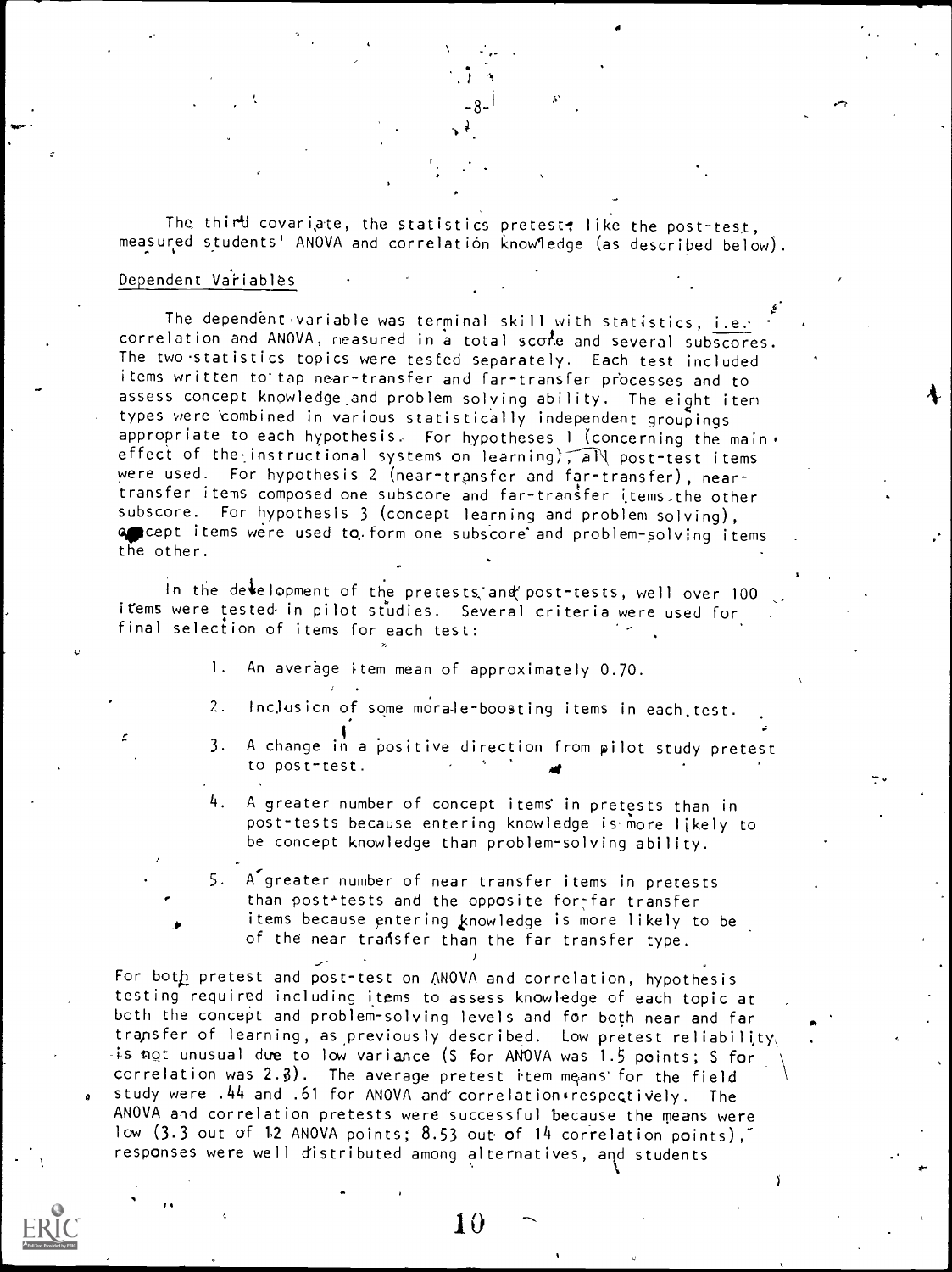spontaneously reported feeling uniformed about the topics. For the ANOVA and correlation post-tests, coefficien  $\sharp$  alpha was .90 and .89 respectively.

3

 $\frac{1}{4}$ -9- $\frac{1}{4}$ 

No. of the Contract of the Contract of the Contract of the Contract of the Contract of the Contract of the Contract of the Contract of the Contract of the Contract of the Contract of the Contract of the Contract of the Con

#### Population and Sample

The population to which the conceptual framework speaks consists of graduate students learning the rudiments of being research consumers, planners, and implementers. Research methodology, inclUding statistical analysis, is a key element in basic learnings about research. . Thus, the target population for the study consists of students entering introductory graduate, level statistics courses such as the University of Arizona's Educational.Psychology 240, Statistical Methods in Education. Most commonly the students are Master's and Doctoral students in Education; others may be in Nursing, Speech and Hearing Therapy, Child Development (Nome Economics), and other Social Science and educationally related fields. 'The study was designed to generalize ,beyond students in this particular course to beginning research consumers and doers who have chosen graduate school as their place 'to learn statistics. Of particular note is the fact that generalization cannot be.made beyond the statistics considered because research has shown that students for whom an inductive sequence is optimal for one subject matter achieved most from a deductive sequence with different content (Tobias 1976, p.65).

The original sample consisted of forty-one students who volunteered as subjects from an introductory-level graduate statistics course. The volunteer sample was considered to be representative of the class as a whole because their scores on the regular classroom exams prior to the experimental treatment were similar to scores of the whole class; mean z- scores for the sample were 0.05 on the first pre-experimental classroom test and 0.09 on the second. Twenty-one students did not complete the study; two dropped the course, seventeen did not complete both of the post-tests, and two reported that they did not use the experimental v materials. In the final sample, there were six students in the Ausubel group, four in the Gagne group and ten. in the control group. Thirteen of the twenty subjects were graduate students in education or related fields and eleven of the twenty were women.

Two types of control were used in this study: randomization of. subjects to treatment groups of the manipulated independent variables, as discussed earlier, and constancy among control variables (Leonard 1971, p.4). The control variables were constant across all cond?tions or treatments for all hypotheses.

> a. All students had the same instructor (style eourse in the same of the same of the second second s ,outline, lecture content, tests).

b, All students had identical assignments and handouts.

1ï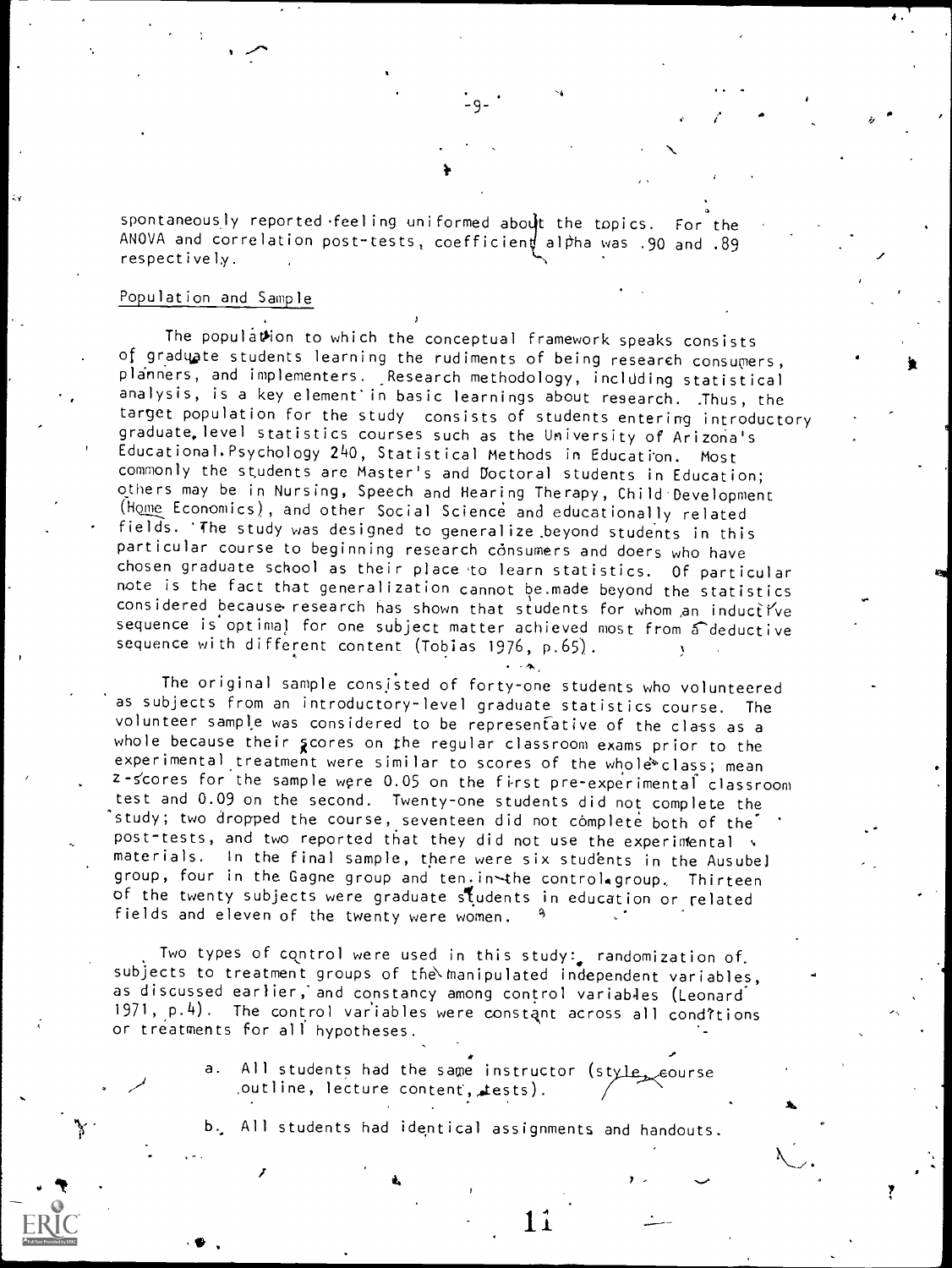c. Both sections were daytime students in degree programs

 $-10-$ 

Class environment was similar for all students.

tion of the control of the con-

The class sessions were virtually identical; in fact, occasionally some students went to whichever class meeting suited their schedules for the day.'

#### Pilot Studies

 $\mathbf{r}$  and  $\mathbf{r}$ 

 $\overline{111}$ 

The treatment material for ANOVA and for correlation were pilot tested using a design similar to the one used in the maigstudy. As a result of pilot testing, selected materials and exam questions were revised based on the selected materials and came and reliability figures and feedback forms completed by students. Also, the pre-test procedures is revised to enhance student anonymity and clarity of instruction

#### Field Experiment Procedure

Students were randomly assigned to the control group and the two states and the two states of  $\sim$ treatment groups. After the study was presented to steel that the first day of class, the volunteer sample took the algebra test. On the second day of class individual feedback about the test was given to any student who requested it. . Prior to the first lecture on each topic, pre-tests were administered, individual feedback on test performance was given to students who requested it, and experimental materials were distributed. Following the last lecture on each topic, post-tests were administered along with the regular class exams and the usual option to receive feedback was also offered.

4

#### Data Analysis

 $J = 1$ 

 $\mathbf{z} \in \mathbb{R}^{\mathcal{N}}$ 

r-

Because no causal ordering was posited among the several independent variables, they were considered simultaneously in the analysis model. A multivariate model assessed the relationships among all of the independent  $\sqrt{2}$ and dependent variables in a least squares solution to the linear model (Fennessey, 1968, Woodward and Overall, 1975). The hypotheses predicted the relative magnitudes of the effects of the treatment on each set of dependent variables; ' in addition bivariate analyses, between each set of independent and dependent variables were expected to show that entering knowledge is the strongest single predictor of terminal ability, The alpha level used for rejection of null hypotheses was  $p \stackrel{k}{\leq} .05$ .

The logical analysis choice for multiple independent variablès including' covariates and multiple dependent variables 'is either analysis  $\sim$  of covariance (ANACOVA) or multivariate analysis of covariance (MANACOVA), depending on the statistical independence among the independent and the dependent variables. In this case, after assessment of the number of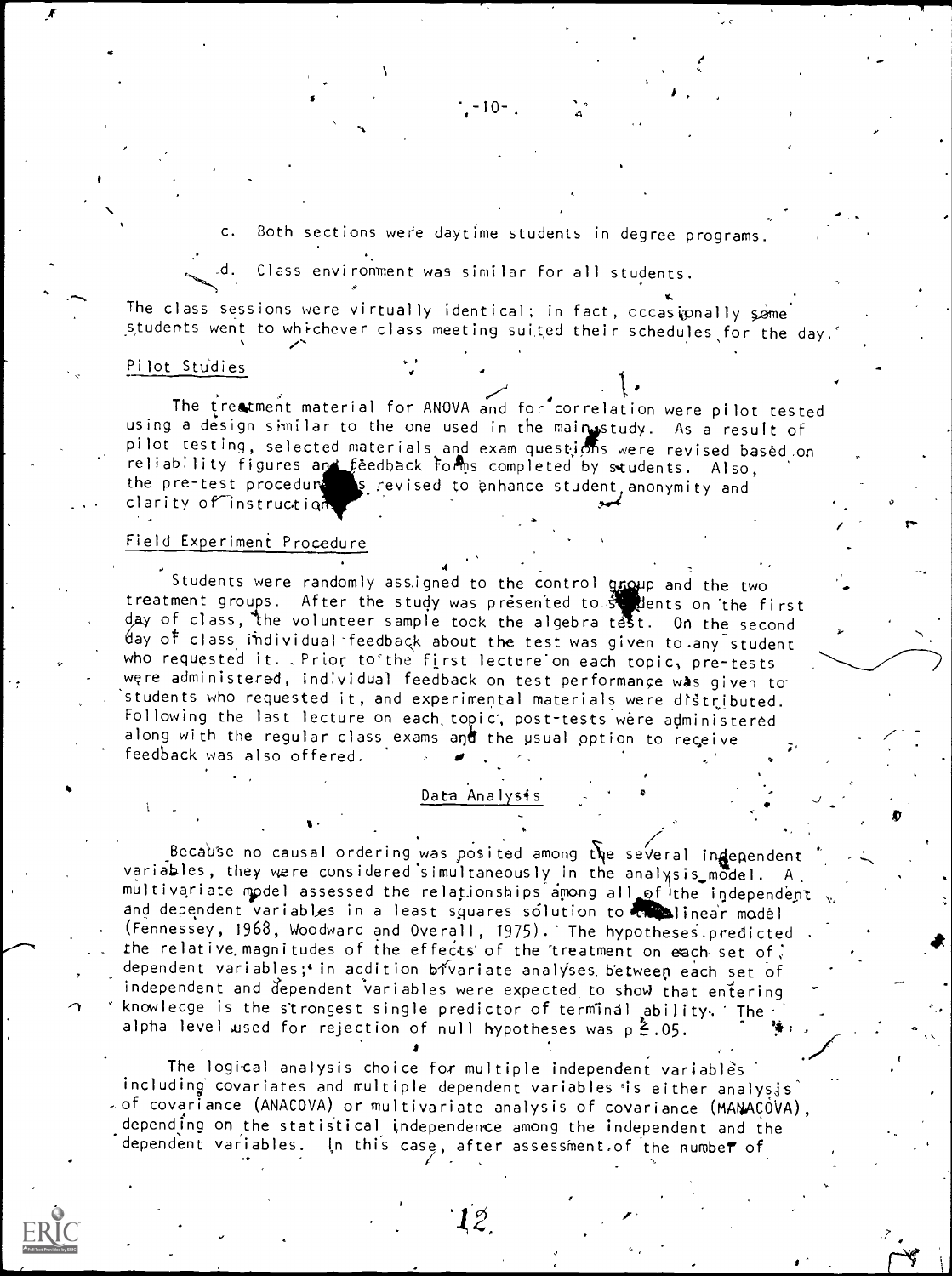unique independent and dependent variables and formation of new statistically independent variables, a series of independent ANOVA analyses was performed.

-11

4

## Results and Discussion

# qypothes,is Tests

Tests of Hypotheses 1, 3b, and the far transfer portion of Hypothesis 2,<br>Teveale that the treatments made no difference in'total learning in problem solving or in far transfer of learning. Analysis of Hypothesis 3a showed that the aspects of the concept post-test items which were due to topic  $(A \mathcal{N}$ OVA or correlation) were relatively unaffected by the independent variables. However, regression of the concept factor variable on the independent variable showed that students in the Gagne treatment group had hjgher concept scores -

# Effects of the Covariates

Among the covariates (gender, algebra aptitude and pretest knowledge), only gender was meaningful. Being a woman was an important advantage in two circumstances: learning ANOVA in general  $(p \leq 0.002)$  and learning concepts in particular ( $p \leq 1.001$ ) except for women in the Gagne group  $(p \leq .01)$ . There were three women and one man in the Gagne group.

Both Gagne and Ausubel propose that entering skills and ability are\_ the strongest determinates of terminal behavior. However, a student's entering skills and knowledge of algebra do not seem crucial to terminal gerformance in ANOVA or correlation, according to this study. In no cases Were the pretest scores statistically significant influences on post-test scores.. Consistent with the spectrum of current literature, this study showed inconsistent gender effects on learning outcomes.

# Conclusions and Implications

The Clients and the three-covariates accounted for an average of 79% of the variance in the post-test scores; further research concerning these theories is warranted. Additional research is needed at all levels of both theories; the great gaps seem to be at the definitional level. Further, validation of Gagne<sup>i</sup>s learning hierarchy would greatly facilitate use of his theory in the classroom, as would specifications of prescriptive theory for Ausubel's.

## Conclusions for Learning Theory

Ausubel's theory has been said to be weak at Level I, Naming Theory, because it contains unclear conceptual and operational definitions of key concepts such as cognitive organizers: During the development of the treatment materials for this study, it was very difficult to be sure precisely what were content organizers and what were not. At Level II, Factor Relating Theory, the literature was not at all helpful in delineating how much of a

13

4

 $\mathcal{L}$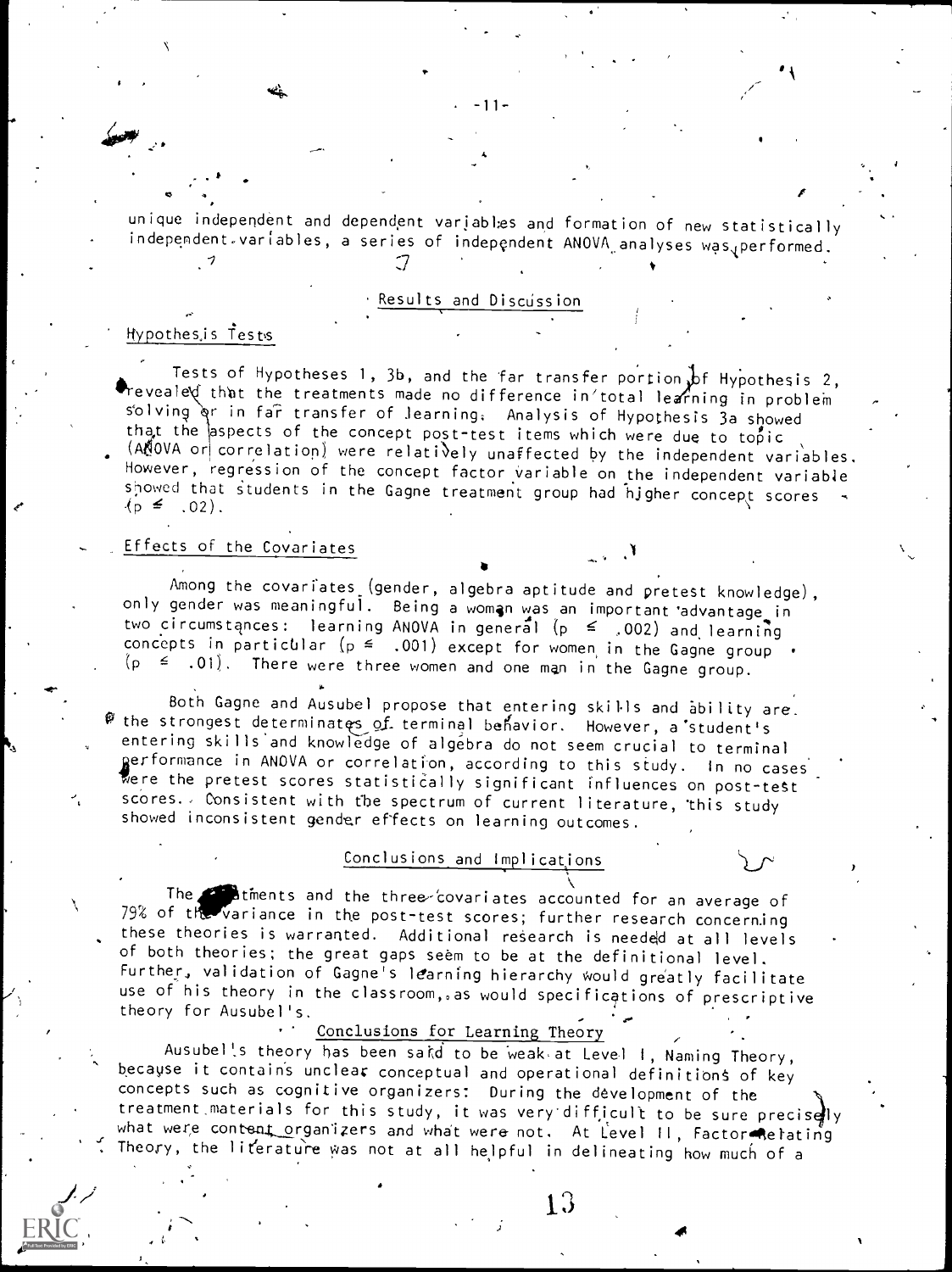cognitive organizer is enough, and at Level III, the causal level, how many different kinds of organizers suffice to help learners of a given type with a given stibject matter. In confirmation of Gnotelueschen and Sjogren's (1968) results, the Ausubel experimental materials did not facilitate transfer of learning any better than did the regular classroom instruction. It is difficult to assess whether or not the experimental treatments were strong enough because little, if any, Prescriptive Theory (Level IV) exists as a criterion.

 $\mathcal{J}$  is a set of  $\mathcal{J}$ 

 $-12-$ 

77 - Paul III - Paul III - Paul II - Paul II - Paul II - Paul II - Paul II - Paul II - Paul II - Paul II - Pau

 $\mathbf{e}^{A_{\text{max}}}$  is a set of  $\mathbb{R}^{n \times n}$ 

Like Ausubel's theory, Gagne's contains some theory at the defi痛tional, factor-relating, and correlational levels (I, II, and III), and unlike Ausubel's, Gagne's contains Prescriptive Theory (Level IV) for use by classroom teachers. Two chief problems are the incomplete operational definitions of various kinds of learning in the learning hierarchy and lack of validation of the hierarchy itself. The Gagne experimental materials were specifically designed to facilitate discrimination, concept-formation, rule learning, and problem-solving skills; correspondingly, pretest and post-test items were designed to test each capability. However, one limit of this study is that there is room for debate about whether or not each item in each test properly assessed the level of learning for which it was designed. Of particular interest is the fact that learning of concepts was facilitated in ANQVA, but the results of the data analysis do not indicate how important the mastery of concepts was for learning rules or solving problems. A second limit of the study is the relatively small and uneven number of items used to assess each type of learning as well as transfer of learning. Even though Gagne claims that transfer of learning is definitely facilitated by his system of instruction, the results of this study do not confirm the claim.

A key feature of the Correlational, Level 11, Theory here is the , reinforcing quality of immediate feedback which facilitates learning. Even though the treatment materials contained numerous and frequent self-tests with answers, and prompt feedback was of ered for all classroom tests that were part of the study, the Gagne group of students excelled in learning ANOVA concepts only. From the Prescriptive Theory, it is difficult to guess how much feedback is enough, and it is entirely possible that the treatment materials were not strong enough in the other substantive area.

The fact that the Gagne type of materials helped most with ANOVA may be explained by Tobias' (1976, p. 72) comment:

> . . students with high prior familiarity in a given area may be assigned to an instructional treatment, with minimal instructional support, or to a forward-branching sequence. On the other hand, students with low prior achievement may require maximal instructional support each step of the way.

This study suggests the following questions for Ausubel's theory: Exactly what are the conceptual and operational definitions of key concepts such as transfer of training (Ausubel, 1962b, p. 647)? How much cognitive

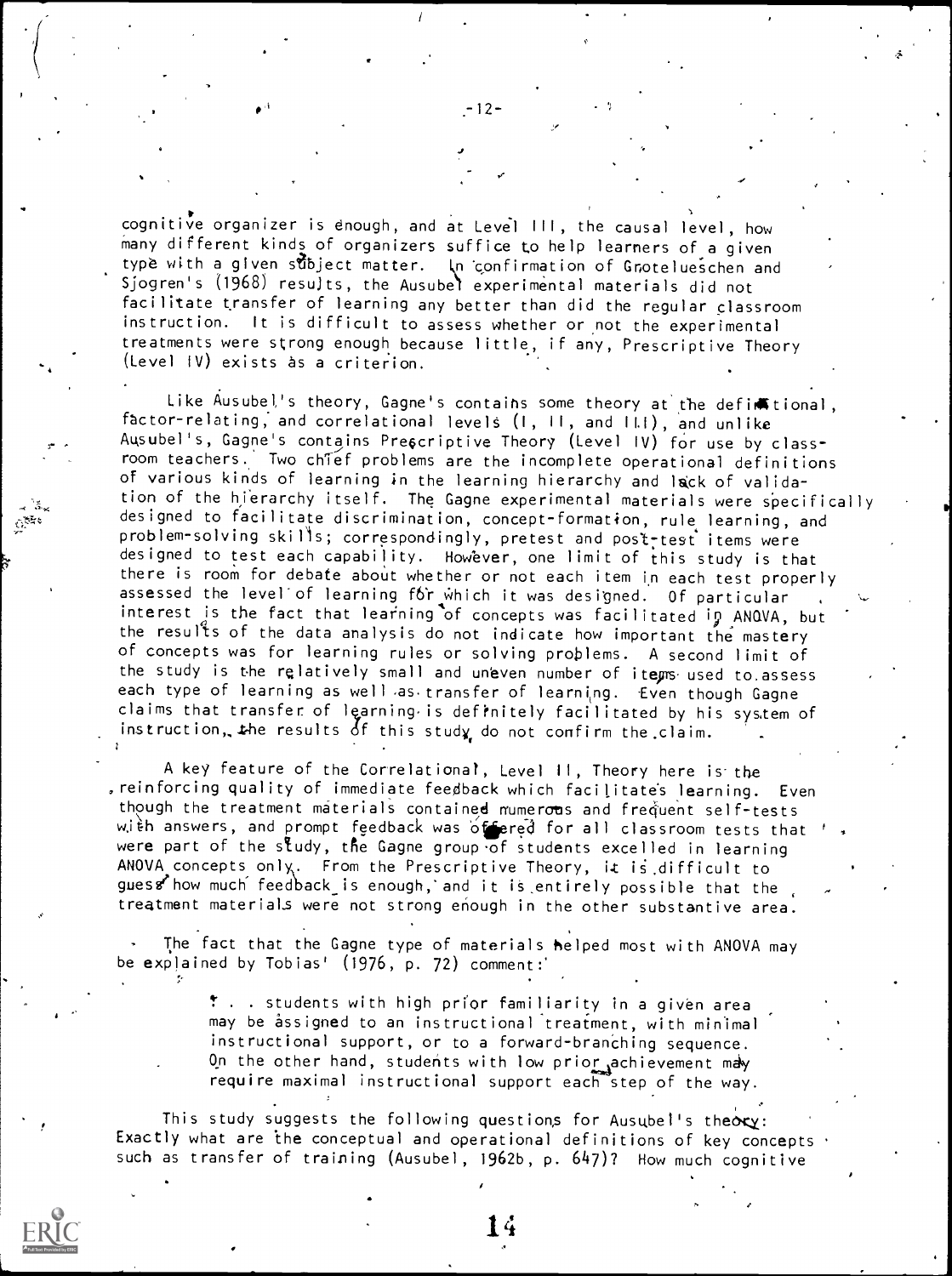organization is enough? How many kinds of organizers are required-for given subject Matter?

-13-

 $\epsilon$  and the set of  $\epsilon$ 

For Gagne's Theory, other questions may be reaised: What are the complete operational definitions for the various kinds of learning in the hierarchy? Can the learning hierarchy be validated? How can it be determined that test items properly test the level of learning for which they are designed? How much feedback is enough to facilitate learning?

#### C6nclusions for Teaching Statistics

Both Gagne and Ausubel propose that entering skills and ability are the strongest determinants of terminal behavior. In this study the influence of entering ability was assessed in terms of both prerequisite skills (Iowa algebra aptitude test) and pre-instructional knowledge (ANOVA and correlation pretests). The bivariate correlations between algebra aptitude and each pretest, and also the results of the ANACOVA, indicate that algebra aptitude did not influence any of the post-test scores in an important way. Therefore, a student's engering prerequisite mathematical logic and calculation ability do not seem crucial to his terminal performance in ANOCA or correlation. This news could offer comfort to student and professor alike..

In no Eases were the pretest scores statistically significant ( $p \le .05$ ). influences'on post-test scores. However, concepts and near transfer entering ability with both statistical topics showed promise of being substantively important inflvences upon 'post-test concepts and near transfer, respectively. The coefficients of determination  $(R^2)$  were 18% (p<sup>2</sup>.18) for concepts and  $25\%$  (p $\leq$ .08) for near transfer. Faculty'who are teaching statistics to educators may' wish to consider pretesting students and then focusing their `teaching on areas identified as weak.

In this study, men and women generally learned equally well, except that the women learned ANOVA, and especially concepts, better than the men. Consistent with the spectrum of current literature, the results of this study, show inconsistent gender effects on learning outcomes, and it, is unclear how gender operates as a variable. Because gender effects are unpredictable, they are worth further attention by classroom teacher and researcher alike.

In summary, it would'clearly be wiser to base statistics instruction upon a theoretically-based learning hierarchy than not. Just as Murphy's law tells us."If something can go wrong, it will," Woodward's law warns us that "a theory is better than its explanation;" indeed there remain some substantial needs for further specification of the Ausubel and Gagne  $\cdot$ theoretical approaches. Until such research is done, classroom teachers of graduate students in basic statistics could look to Gagne's instructional system to help them teach ANOVA and similar concepts.

 $\mathbf{H}$ 

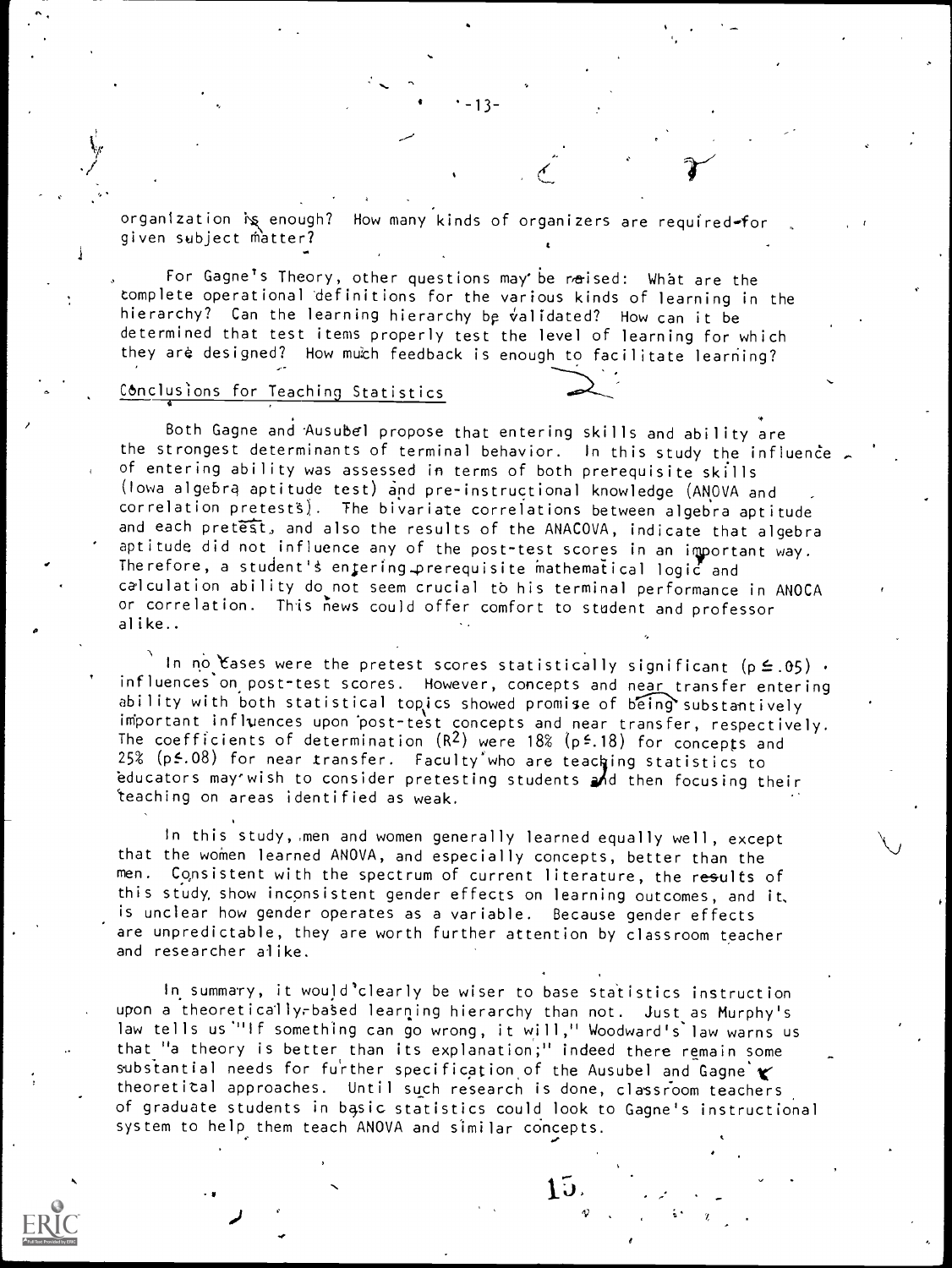

Task Analysis for ANOVA

 $10$ 

ERIC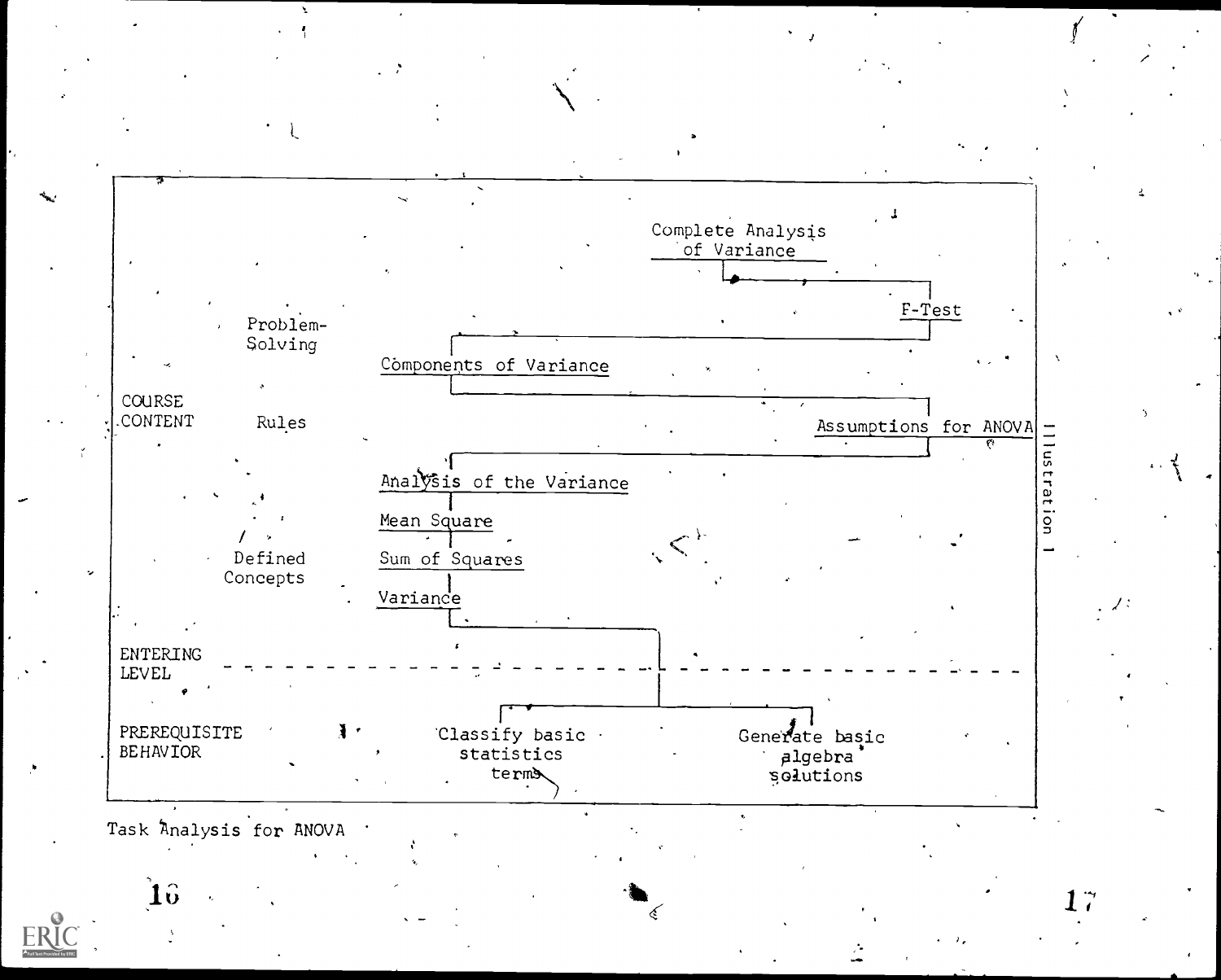

llustration

そる

Task Analysis for Correlation

13

 $1<sub>0</sub>$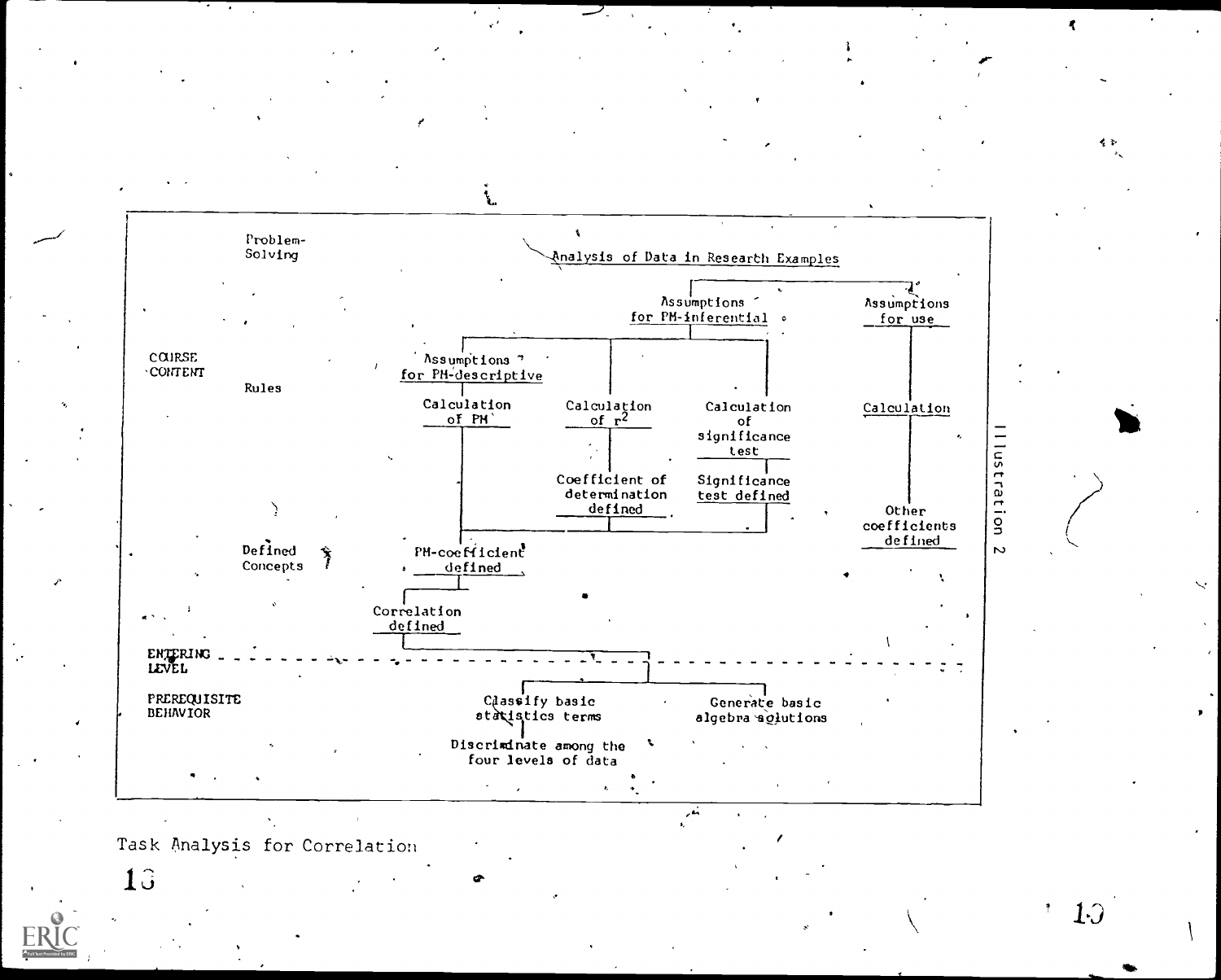Illustration 3

Group I ANALYSIS OP VARIANCE

I. PRELIMINARY CONCEPTS

 $\blacksquare$ Analysis of variance is based on several concepts. It is important to understand these concepts before delving into the analysis of variance material. The numbers in parentheses refer to pages in the text (Fundamental Research Statistics for the Behavioral Sciences by John T. Roscoe, 1975) on which the terms are -found. All except the last one have been part of the course prior to this unit.

population (p.  $2\omega$ ) sample (p. 20) varfable (p. 5) criterion (p. 198) . parameter (p. 21) statistic (p. 21) random sample (pp.  $155-\sqrt{57}$ ) independent samples  $(p, 164)$ dependent or related samples  $(p'$ . 165)  $\overline{a}$  glubban  $\overline{a}$ normal distribution (pp. 45-46; p. 73-83) central limit theorem (p. 163) sum of squares (pp. 67-69) variance (pp. 69-70)



 $2\mathfrak{c}$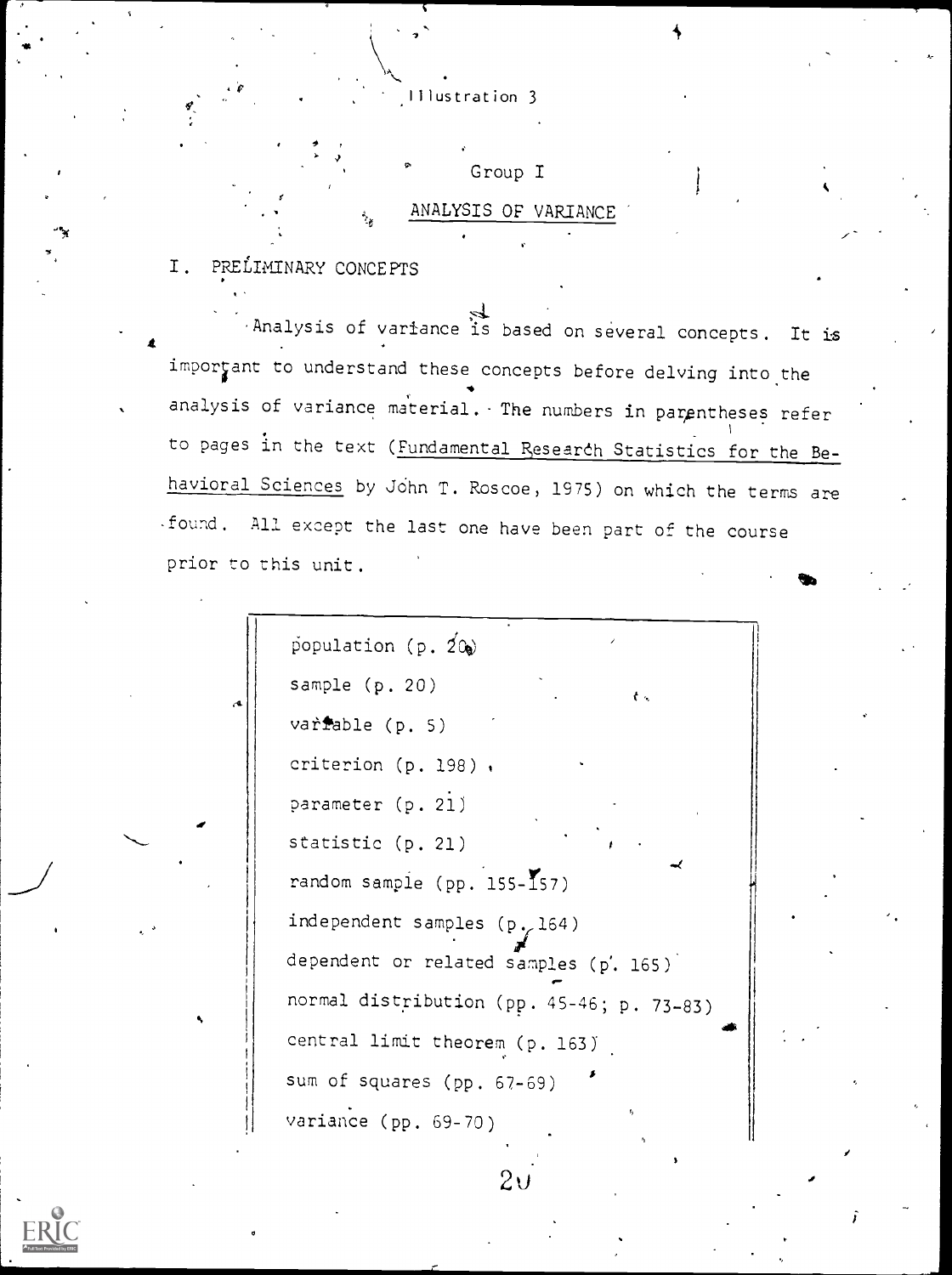Illustration 3 Continued

#### III. WHAT IS CORRELATION?

All of the descriptive statistics you have used so far in the course (e.g., mean, median, mode, range, standard deviation, variance) have used one variable. (Now we turn to correlation, a statistical technique which can be used for descriptive purposes but, in contrast to the earlier statistics, describes the relationship between two or more variables. Only the bivariate case (using two variables) will be considered here.

The descriptive statistics you used served to describe characteristics of distributions of scores. In addition, some of these statistics were indicators used in hypothesis, testing procedures so that population inferences could be made.  $\sqrt{r}$  for example, means were used in t-tests. Variances were used in Ftests in the analysis of variance procedure. Correlation is another indicator that can be used for inference.

In previous hypothesis testing procedures, two or more variables were used. One variable was designated as a dependent variable, and the others were independent variables. Bivariate correlation uses two variables, as well. Nowever, neither variable is designated as the independent or the dependent wariable. Therefore, correlation coefficients by themselves cannot tell us anything about cause and effect, that is, which variable "caused" the other to vary. .

For a description of correlation, read Section 12.1, pages 93-94 in the text.

 $2i$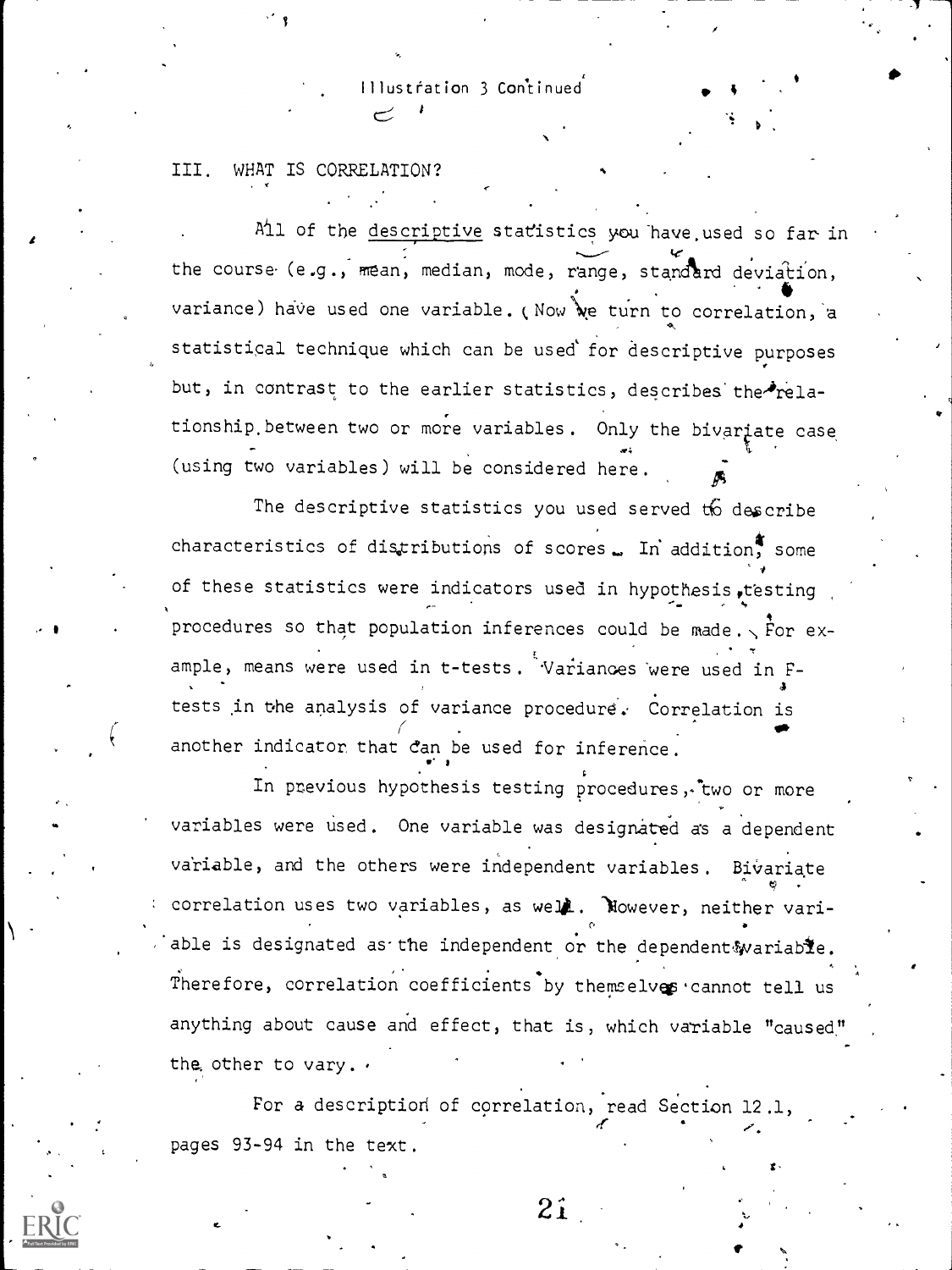$\mathfrak{O}$  and  $\mathfrak{O}$ Illustration 3 Continued

 $\mathcal{I}$  and  $\mathcal{I}$ 

# Group II

# ANALYSIS OF VARIANCE

OBJECTIVES  $I.$ 

By the end of this segment of the course, students who have knowledge of most of the key concepts in One-Way Analysis of Variance shquld be able to:

t

**p** and the second

- 1. Define Analysis of Variance.
- 2. Identify what its uses are.
- .3. Tell what assumptions are made in using the technique.
- 4. Compute One-Way Analysis of,Variance.
- 5.. Give the rationale for doing the computations.
- 6. Perform the F test for significance and state the outcome of the hypothesis test.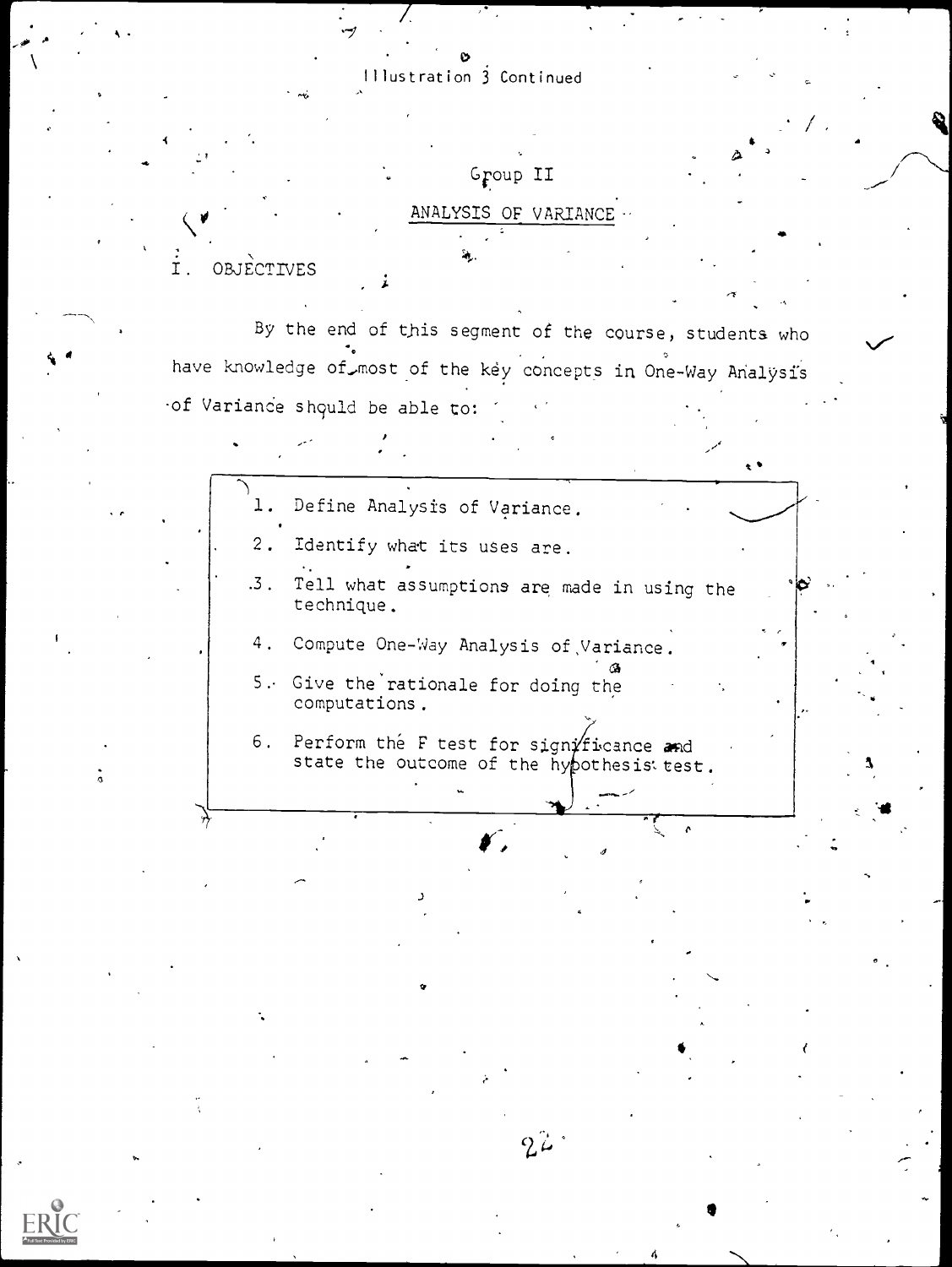#### Illustration 3 Continued

# II. PRELIMINARY CONCEPTS

 $\delta$  and  $\delta$ 

Correlation is based on several concepts which have beer part of the course to date. It is important to understand these. concepts before delving in the correlation material. There are two options at this point.

7

A. To see whether or not you understand the concepts listed in SELF TEST 1\* on the next page, briefly define each one in the space provided. Then answer the accompanying questions. AFTER you have completed as many as you can, refer to the pages in parentheses beside each concept. They are found in the course text: Fundamental Research re, Statistics for the Behavioral Sciences by John T. Roscoe. The answers to the questions are found in pages 141-142. Look up the concepts and answers first and then see if

you can define the concepts and complete the questions.

Either way, the important thing is to understand the concepts , before going on.

\*NOTE: The Self Tests are designed to give you a chance to practice using each concept and to give you immediate feedback on your performance. When you come to a Self Test, read it over and do all of the items you think you need practice doing. On some tests you may elect to do all of the items, while on others, you may choose one problem of each type. In most tests more than one problem of each type is available.

**c** contract the contract of the contract of the contract of the contract of the contract of the contract of the contract of the contract of the contract of the contract of the contract of the contract of the contract of t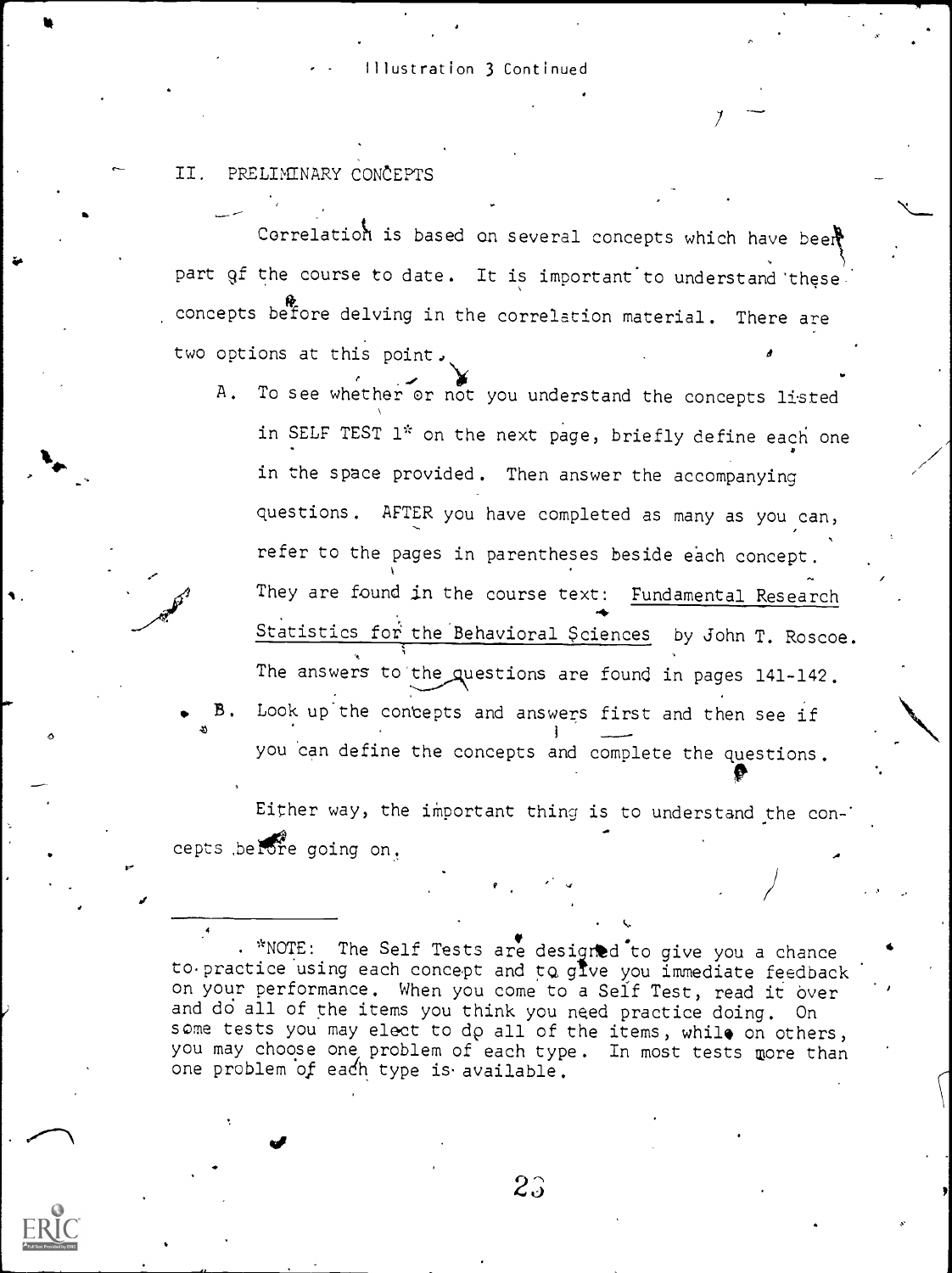#### References

Ausubel, David P. "A Subsumption Theory of Meaningful Verbal Learning and Retention," <u>Journal of Gewe</u>ral Psychology, Vol. 66 (February 1962a), 213-224.

. "A Transfer of the Training Approach to Improving the Functional Retention of Medical Knowledge," Journal of Medical Education, Vol. 37, No. 7 (July 1962b), 647-655.

.<sub>0</sub> Educational Psychology: A Cognitive View. New York: Holt, Rinehard and Winston, Inc., 1968.

4

and Elias Blake, Jr. "Proactive Inhibition in the Forgetting of Meaningful School Material," Journal of Educational Research, Vol. 52 (December 1958), 145-149.

- , Lillian Cukier Robbins, and Elias Blake, Jr. "Reseactive Inhibition and Facilitation in the Learning of School Materials, " Journal of Educational Psychology, Vol. 48  $(October 1957) 334-343.$
- Biehler, Robert F. Psychology Applied to Teaching. 2nd ed. Boston: Houghton Mifflin Co., 1971.

Campbell, Donald T., and Julian C. Stanley. Experimental and ) Quasi-Experimental Designs for Research,. Chicago: Rand McNally and Co., 1963.

Dickoff, James, Patricia James, and Ernestine Wiedenbach. "Theory in a Practice Discipline: Part 1. Practice Oriented  $\sqrt{ }$ Theory," Nursing Research, Vol. 17, No. 5 (September-October 1968a), 415-435.

 $\Delta$  -  $\Delta$  -  $\Delta$ 

Patricia James, and Ernestine Wiedenbach. "Theory, in a Practice Discipline: Part II. Practice Oriented Research, "Nursing Research, Vol. 17, No. 6 (November-December 1968b), 545-554.

Dinham, Sarah M. Exploring Statistics: An Introduction for - Psychology and Education. Monterey, Calif. Brooks/Cole Publishing Co., 1976.

'Fennessey, James. "The General Linear Model: A New Perspective on Some Familiar Topics," American Journal of Sociology, Vol. 74, No. <sup>1</sup> (July 1968), 1-27.

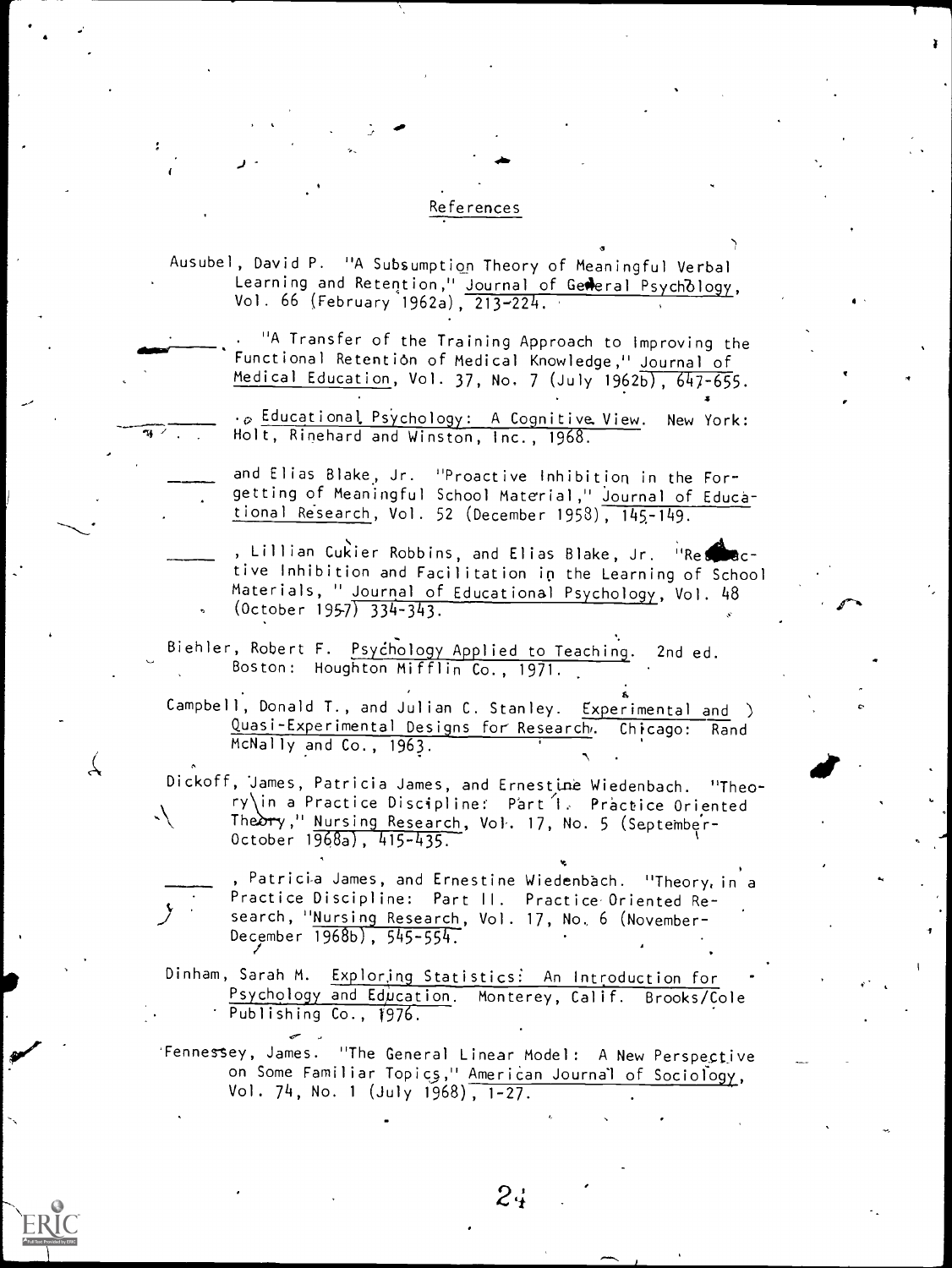Fitzgerald, Donald, and Uavid P. Ausubel. "Comhitive Versus Affective Factors in the Learning and Retention of Controversial Material," Journal of Educational Psychology, .Vol. 54, No. 2 (March-April 1963), 73-84.

4

Gagne, Robert M. The Conditions of Learning. New York: Holt, Rinehart and Winston,' Inc., 1970.

Gagne, Robert M. The Conditions of Learning. New York: Holt, Rinehart and Winston, Inc., 1977.

"Identifying Objectives: Task Description," in Instructional Design: Readings, ed. M. David Merrill. Englewood Cliffs, N. J.: Prentice-Hall, Inc., 1971a, 86-88.

.

 $\ddot{\phantom{0}}$ 

"Learning Hierarchies," in Instructional Design: Readings, ed. M. David Merrill. Englewood Cliffs, N.J.: Prentice-Hall, Inc.; 1971b, 118-132.

"The Learning of Concepts," in Instructional Design: Readings, ed. M. David Merrill. Englewood Cliffs, N. J.: Prentice-Hall, \Inc., 1971c, 296-302.  $\alpha$ 

Gagne, Robert M. "The Reasons for Specifying Objectivese" in Instructional Design: Readings, ed. M. David Merrill. Englewood Cliffs N.J.: Prentice-Hall, Inc., 1971d, 81-85.

and Leslie J. Briggs. Principles of Instructional Design. New York: Holt, Rinehart and Winston, Inc., 1974.

and William J. Gephart. Learning Research and School Subjects. Itasca, Ill.: F. E. Pearl, 1968.

Glaser, Robert. "Components of a Psychology of Instruction: Toward a Science of Design," Review of Educational Research, Vol. 46, No. <sup>1</sup> (Winter 1976), 1-24.

and William W. Cooley. "Instrumentation for Teaching and and Instruction Management," in The Second Handbook of Research on Teaching, ed. Robert M. W. Travers. Chicago: Rand McNally Publishing Co., 1973.

Greene, H.A., and Darrell Sabers. Iowa Algebra Aptitude Test:'. Examiner's Manual. 3rd ed. lowa City: Bureau of Educational Research and Service, University of Iowa, 1967

**Of** the state

 $\mathbf{c}$ 

 $44.4$  and  $44.4$